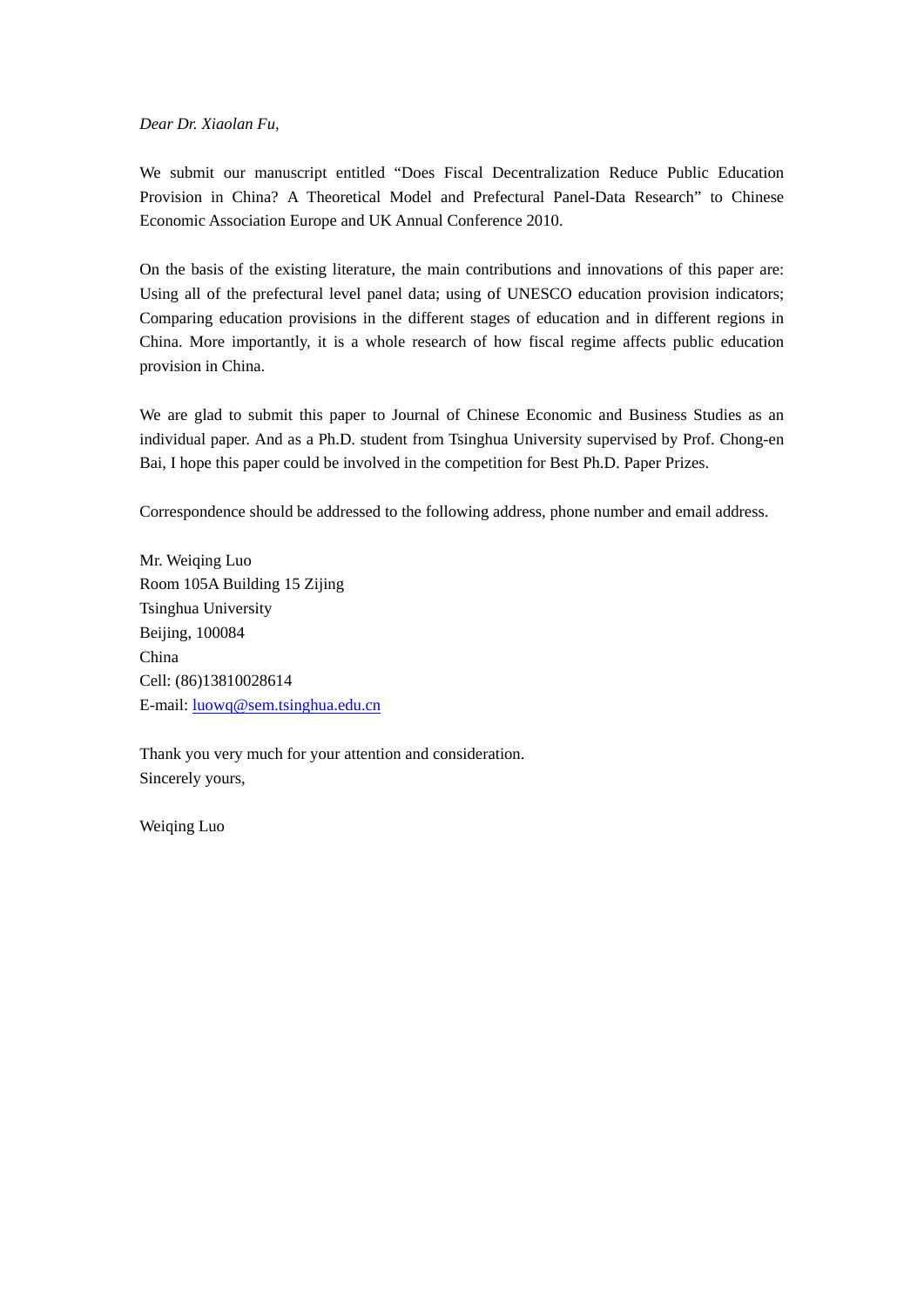# **Does Fiscal Decentralization Reduce Public Education Provision in China? A Theoretical Model and Prefectural Panel-Data Research**

# Weiqing Luo and Shi Chen\*

**Abstract:** While China's 1994 tax-sharing reform raised the financial revenue of central government, it increases the expenditure of local governments. Fiscal decentralization on expenditure may make local governments reduce the provision of public services, such as public education. This paper analyzes the main factors of that phenomenon, and then based on a theoretical model, an empirical test on 1996-2007 prefectural level panel-data verifies that fiscal decentralization does cause decreases of public education provision. Further empirical tests compare public education provision in different education periods and different regions. In the end, from the perspective of public financial system, we try to provide policy proposals on how to improve public education provision according to empirical test results.

### **JEL:** H41, H52, H75

**Key words:** Fiscal Decentralization; Public Education; Tax-Sharing Reform; Panel Data

## **1. Introduction**

-

In the three decades of reform and opening up, China's economy has developed very rapidly. There is no doubt that, as the human resources output industry of Chinese economic and social development, China's education is always being highly concerned by central government and society. However, in the three decades, public education expenditure-to-GDP ratio is always below 3.5% (see Figure 1), and it is much less than the world average of 4.6%. In addition, since tax-sharing reform in 1994, public education expenditure-to-total expenditure ratio has also declined. From a practical point of view, in primary and secondary education, local governments avoid responsibilities in education financial security, teaching staff, and school conditions. Shortage of education is harmful to socio-economic sustainable development in China. In May 2010, the State Council pointed out in "State Long-term Education Reform and Development Plan (2010-2020)", that fiscal education expenditure-GDP ratio should be increased to 4% in 2012. Therefore, we need to find out the main factors for education provision shortage in China in fiscal system, and this issue is very critical for China's social-economic sustainable development in the next few decades and even in longer term.

<sup>\*</sup> Wei-qing Luo: Department of Economics, School of Economics and Management, Tsinghua University, Beijing, 100084, China (email: luowq@sem.tsinghua.edu.cn). Shi Chen: Department of Finance, School of Economics and Management, Tsinghua University, Beijing, 100084, China (email: chensh.07@sem.tsinghua.edu.cn).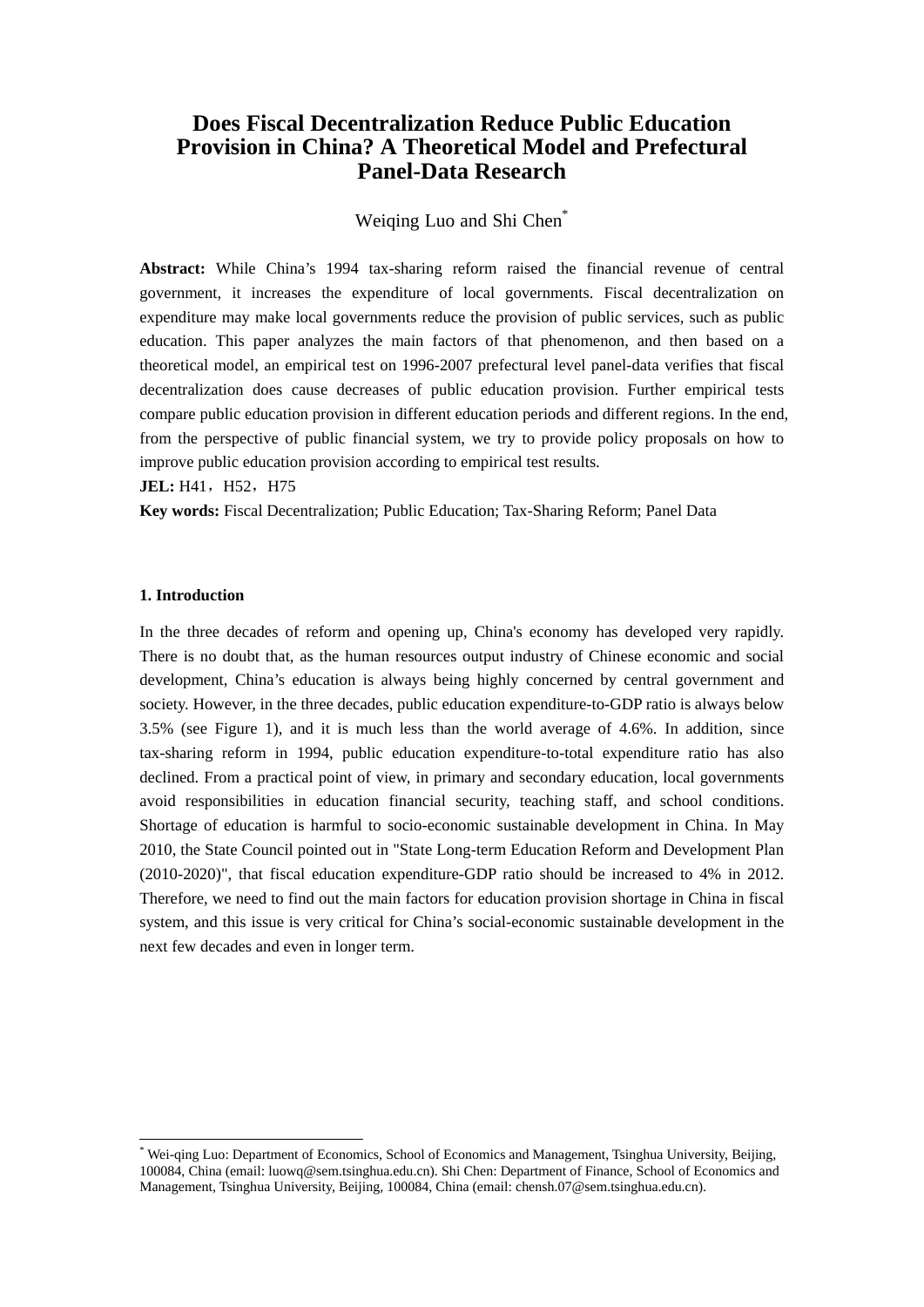

**Figure 1** China's Public Education Expenditure-to-GDP Ratio and Total Expenditure (1978-2007)

Many scholars believe that fiscal decentralization is an important reason of the decrease of public education expenditure. The definition of "fiscal decentralization" is that, central government decentralizes some fiscal power to local governments, including revenue and expenditure. When the fiscal power of local governments has reached a certain extent, it can be said that this country is decentralized; or it is called "fiscal centralization". Theories of fiscal decentralization are developing very fast in the past half century, which we will introduce in the next part. Busemeyer (2008) uses a pooled-data 21 OECD countries analysis, and finds out that fiscal decentralization decreases public education expenditures at national level but increases public education spending at regional level. Qiao et al (2005) apply Tiebout model in China's primary education under the system of fiscal decentralization, based on a provincial panel-data two-step regression model. They find that, fierce competition among local governments reduces the primary education provision of local governments. However, using primary school enrollment rate as measurement of primary education provision and applying Tiebout model which can only be used in United States to China's situation, are the main shortcomings of their research. Lu and Li (2006) develop a linear model which is derived from utility function, through empirical test, they believe that financial decentralization has caused the backwardness of rural compulsory education, and has widened the gap between urban and rural educations. However, its utility function model assumes that there exists a "benevolent" government, which does not meet the current new theory of fiscal decentralization in the field of incentive compatible framework. Moreover, existing studies are based on the data above provincial level, but the problem is that, the provincial data is too broad, and ignore the "Concentrated down" feature of China's education expenditure - the education expenditure of local governments takes a larger proportion. Thus, this paper tries to enrich the theoretical and empirical literature of this issue.

Therefore, this paper analyses the main reasons of education provision shortage from the perspective of public financial system, and builds a theoretical model to model that practical problem, and then after empirical tests, makes policy proposals based on empirical test results. On the basis of the existing literature, the main contributions and innovations of this paper are: Using all of the prefectural level panel data to make this research more detailed; using of UNESCO uniform education provision indicators; Comparing education provisions in the different stages of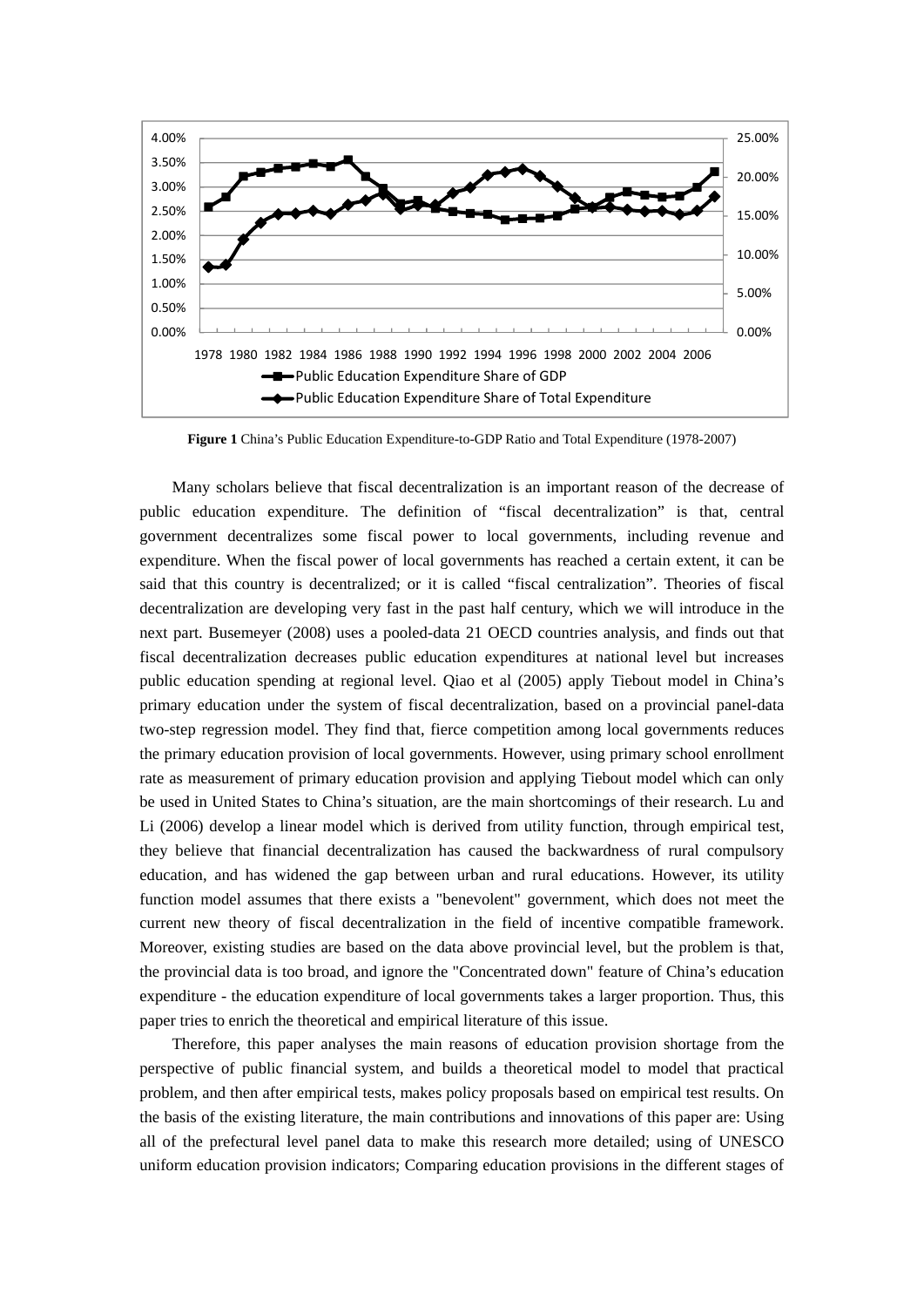education (primary and secondary) and in different regions (East, Middle, West and Northeast).

This paper is organized as follows: Section 2 briefly analyses the main factors of how fiscal decentralization reduces public education provision. Section 3 builds a theoretical model of intergovernmental fiscal relationship. Section 4 discusses the empirical analytical background and indicators of education provision and fiscal decentralization. Sections 5 present the empirical analysis results, and Section 6 concludes and provides policy proposals.

## **2. How Fiscal Decentralization Affects Public Education Provision: Main Factors**

#### *2.1 Decentralized Public Finance System and Education Finance System*

Since the 80s of the 20th century, federal index, which is the degree of decentralization, has increased steadily in most developed, developing and transition countries. In fiscal expenditure, China is one of the most decentralized countries in the world, and local governments should bear more than 70% of the expenditure responsibility in recent years. However, this number is only about 15% in developing countries, and about 26% in transition countries, even in OECD countries it is only about 32%. Therefore, Wang (1997) believes that China is over decentralized.

What make things worse, the major responsibilities fall on local governments in China, in many areas, in which the central government should take the major responsibility. For example, Wong and Deepak (2003) point out that our education expenditure system is over decentralized. 90% of China's education expenditure is taken by local governments, and 70% happens in the governments below prefectural level, which is different from the international common mode of education expenditure decentralization, and proportion of local government expenditure is higher. Central government accounts for a relatively higher proportion of education expenditure in major unitary countries, while local governments take a lower proportion, which is 35.3% in average (see Table 1). They believe that this may lead to distortion in government expenditure structure.

| Federal              |         | Share of Education Expenditure |       | <b>Unitary Countries</b> |         | Share of Education Expenditure |
|----------------------|---------|--------------------------------|-------|--------------------------|---------|--------------------------------|
| Counties             | Central | <b>State</b>                   | Local |                          | Central | Local                          |
| Australia            | 8.5     | 91.3                           | 0.2   | France                   | 75.3    | 24.7                           |
| Canada               | 4.8     | 34.5                           | 60.7  | United Kingdom           | 12.7    | 87.3                           |
| Germany              | 1.0     | 73.8                           | 25.2  | Denmark                  | 46.8    | 53.2                           |
| Switzerland          | 6.2     | 57.5                           | 36.3  | Kenya                    | 94.0    | 6.0                            |
| <b>United States</b> | 4.2     | 24.5                           | 71.3  | Thailand                 | 94.8    | 5.2                            |
| Unweighted           |         | 56.3                           | 38.7  | Unweighted               | 64.7    |                                |
| Average              | 4.9     |                                |       | Average                  |         | 35.3                           |

|  | Table 1 Education Expenditure Distribution among All Levels of Governments, in Major Countries |  |  |  |  |  |
|--|------------------------------------------------------------------------------------------------|--|--|--|--|--|
|--|------------------------------------------------------------------------------------------------|--|--|--|--|--|

The first-generation theory of fiscal decentralization<sup>1</sup> believes that, market failure occurs in public goods provision, which is usually called "tragedy of the commons<sup>2</sup>". So the government should enter these areas, and correct these market failures through appropriate policies. As public

-

<sup>1</sup> The first-generation theory of fiscal decentralization comes from AMS public economics theory which contains research of Paul A. Samuelson, Richard A. Musgrave and Kenneth J. Arrow in the 50s of 20<sup>th</sup> century. In addition, Tiebout (1956) also creates an effective theory, however, the basic assumptions of his theory is too strong that this theory cannot be used in other countries.

<sup>2</sup> Tragedy of the commons: Because property rights of public goods are difficult to define (high transaction costs of defining their property rights), they are usually over-used or encroached.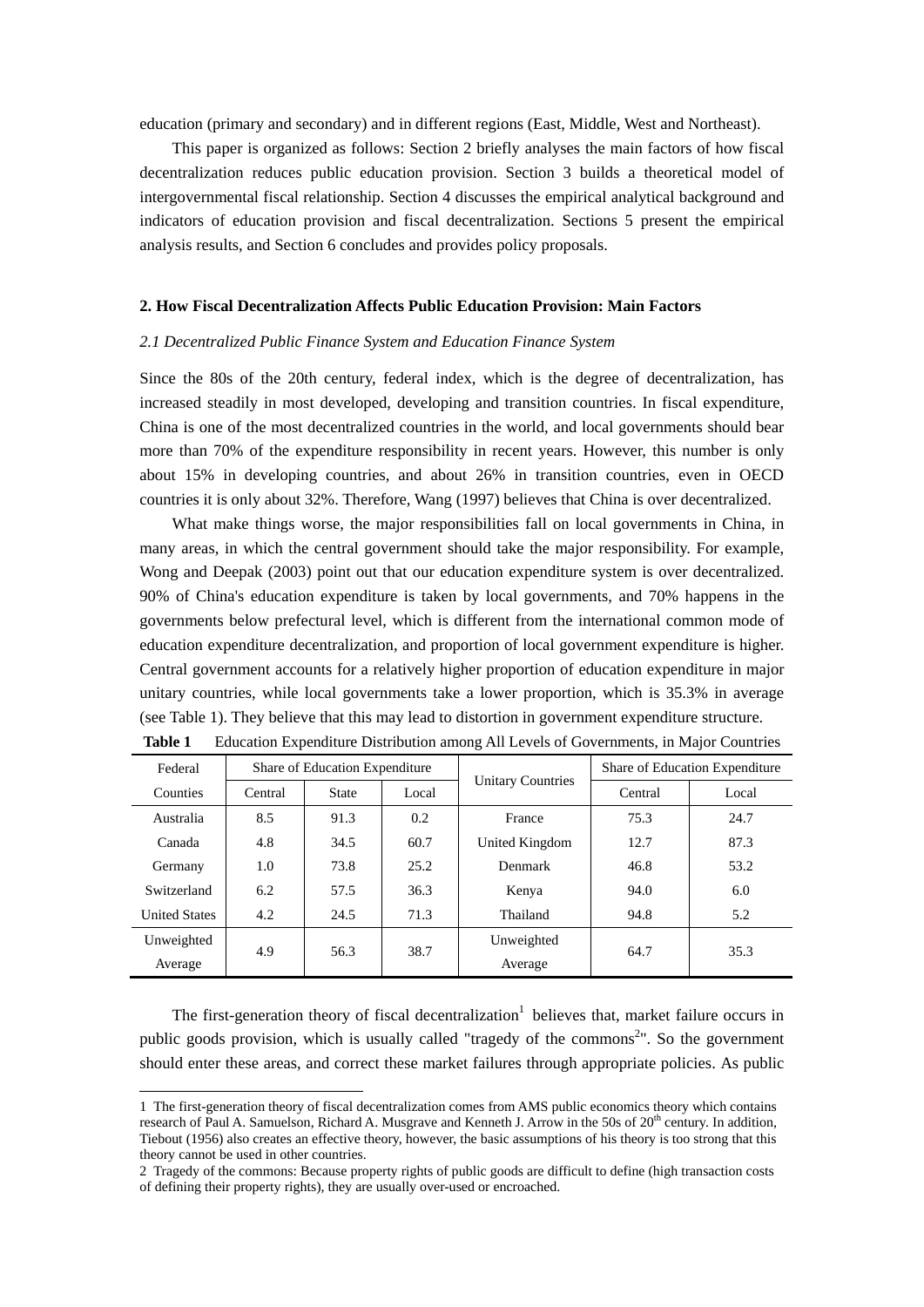goods, if education is provided by the market, the equilibrium value will be less than the social optimum. What's more, the first-generation theory of fiscal decentralization believes that the beneficiaries of education are all of the citizens in the region<sup>3</sup>, and the local governments could understand local conditions better than central government. Therefore, providing local public goods by local governments will make local citizens "better-off" than providing local public goods uniformly by the central government. However, the second-generation theory of fiscal decentralization believes that incentive mechanisms must be designed to ensure that local government has sufficient incentives to provide efficient public goods (Oates, 2005; Qian and Weingast, 1997).

The greatest difference between the second-generation and first-generation theories of fiscal decentralization is that, the second-generation theory holds the thinking that governments are not pure "Guardians of Public Interests", they concern about their own private interests, and behavior distortion may occur if there is no restriction. Therefore, an efficient government structure should fulfill the incentive compatibility between local governments and local citizens' welfare (Luo, 2010). But without appropriate incentive system constraints, citizens can not enjoy the benefits of fiscal decentralization, but are "worse-off" because of distorted behaviors of local governments.

### *2.2 Features of Education: Local and National Public Goods*

In a society of high population mobility, education is not only a local public good, but also a national public good. China is currently in the period of rapid urbanization, and a large number of populations are mobile. According to public goods theory, national public goods should be provided by central government, while local public goods should be provided by local governments. And, the more elementary the education is, the more positive externalities it has, in other words, the more elementary the education is, the stronger the national public goods nature it has. Calabrese et al (2009) finds that, fiscal decentralization causes lower efficiency of public services, and they consider the positive externalities of public services as the main reason.

This paper tries to compare secondary education with primary education<sup>4</sup>. Relative to primary education, secondary education is paid more attention by local governments. The reason is, first of all, as the analysis above, secondary education has weaker positive externality<sup>5</sup> than primary education, as the probability of local job enrollment of secondary school graduates is larger than primary school graduates; Secondly, the rate of college entrance examination is still highly valued by the local education sector.

# *2.3 Yard-stick Competition among Local Government Officials*

-

In our current economic situation, to promote economic development, local governments can invest directly in infrastructure $<sup>6</sup>$  or in the provision of public services. However, since the 80s of</sup> the 20th century, in the evaluation criteria of the yard-stick competition among local government officials, the most important "fixed target" is economic growth, especially GDP growth rate, while

<sup>3</sup> Of course, this argument deserves further discussion. Education is not only a local public good, but also a national public good.

<sup>4</sup> Higher education is mainly funded by central finance, while primary and secondary educations are mainly funded by local government. Therefore, we do not compare higher education with primary and secondary educations in this paper.

<sup>5</sup> Positive externalities: some actions have spillover effects on public environmental interests or other citizens, but others do not need to pay, then positive externalities are generated.

<sup>6</sup> In this paper, infrastructure is "hardware infrastructure" which can attract outside capital, and do not include education, health and other public services.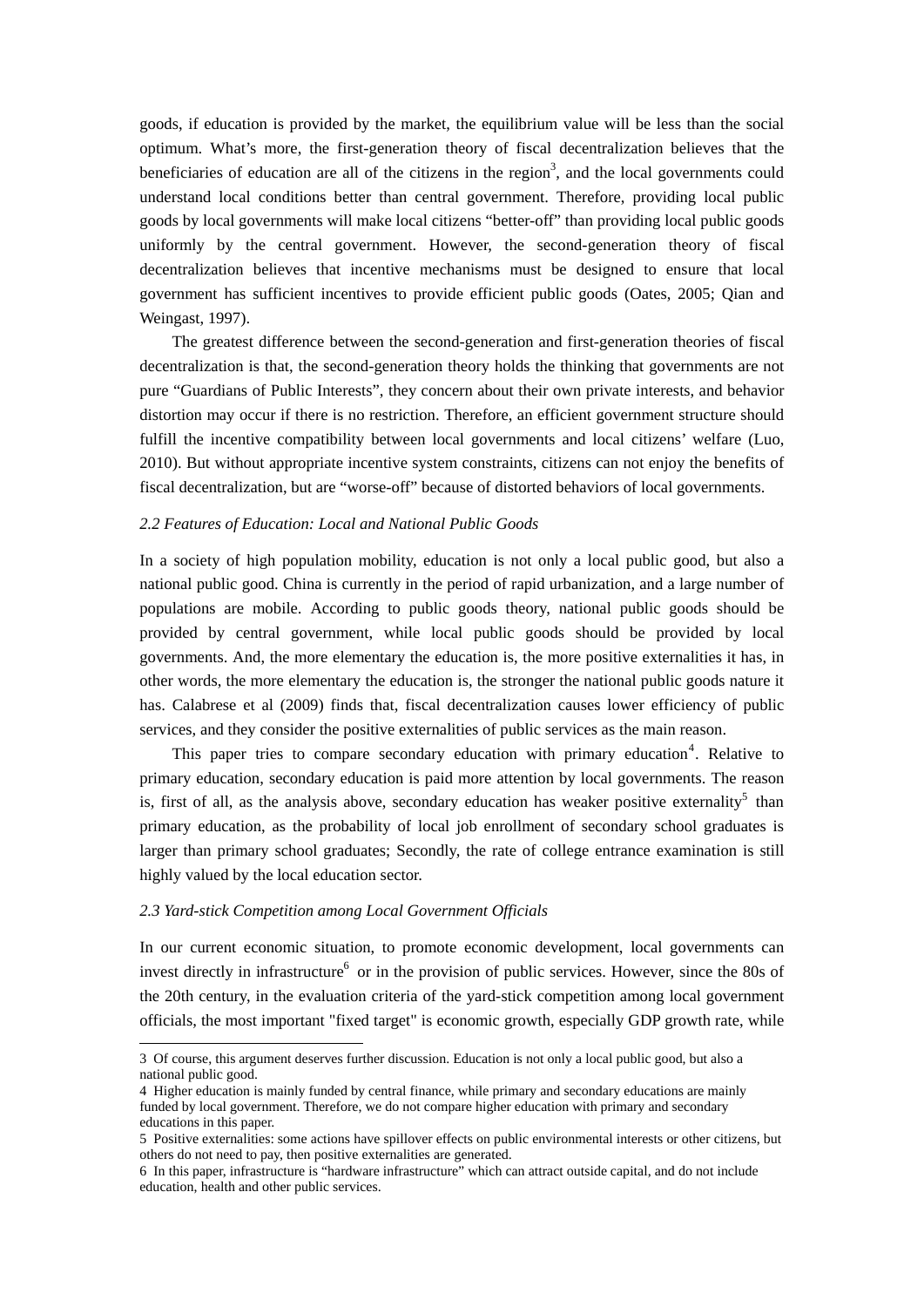public services are lower ranked as the "soft target", such as education, health care, etc. In the constraints of the fiscal capacity, local government officials must make choice between infrastructure investment and public services provision. In this selection process, local officials usually choose to maximize "political achievements", rather than maximize the local public interest. As long as the investment is beneficial to maximize their "political achievements", the officials will strive to provide. In general, investment in infrastructure can contribute directly in GDP, and can attract outside capital and promote local economic development, thus, infrastructure investment will become the first choice for local officials (Ding and Deng, 2008). That's an important reason for amazing and rapid economic growth in recent years, and, however, low efficiency in most of public goods, like education, healthcare and environment (Zhou, 2007).

#### *2.4 Preliminary Summary*

In decentralized fiscal expenditure system and decentralized education expenditure system, local governments have more power to determine education expenditures. However, education is not entirely a local public good, but has characteristic of national public good and positive externalities. Therefore, under fiscal decentralization and blind pursuit of local officials for "political achievements", "vacancy" and "offside" behaviors of the local governments will occur, such as over-investment in competitive areas, like infrastructure, but under-investment of basic public services. Ultimately, these factors will result in inadequate supply of local public services, for example, in education area.

#### **3. Theoretical Model**

#### *3.1 Model Setting*

-

Qian and Roland (1998) and Cai and Treisman (2003) both construct theoretical models of China's central – local governments, and analysis the difference in local government expenditure structures, under fiscal centralization and decentralization<sup>7</sup>. However, their models mainly focus on infrastructure investment, so we discuss the relationship between fiscal decentralization and public services by modifying the game theory model in this paper. Suppose the utility function of local government *i* is:

$$
U_i = (1-t)F(A_i, K_i, I_i) + \lambda v(z_i)
$$
\n<sup>(1)</sup>

 $I_i$  denotes infrastructure investment of local government *i*, while  $z_i$  denotes public services investment of local government *i*.  $I_i$  and  $z_i$  both come from tax revenue  $tF(A_i, K_i, I_i)$  of local government *i*. *t* denotes tax rate, and *t* is uniform in China.  $A_i$  denotes the effect of endowment on output,  $A_i$  is larger in region with better endowment.

 $K_i$  denotes all capital in region  $i$ , include domestic and foreign capital). Because of mobility of capital,  $K_i(I_i, I_{-i})$  is affected by infrastructure investment of local government  $I_i$  and other local governments  $I_{-i}$ .  $\frac{\partial K_i}{\partial I_i} > 0$ ,  $\frac{\partial K_i}{\partial I_{-i}} < 0$ ,  $\frac{\partial^2 K_i}{\partial I_i^2} < 0$ .

<sup>7</sup> Seabright (1996) constructs a mathematical model and discusses how European democratic local government elections limit the abuse of financial power, but the basic assumptions of the model only apply to European countries.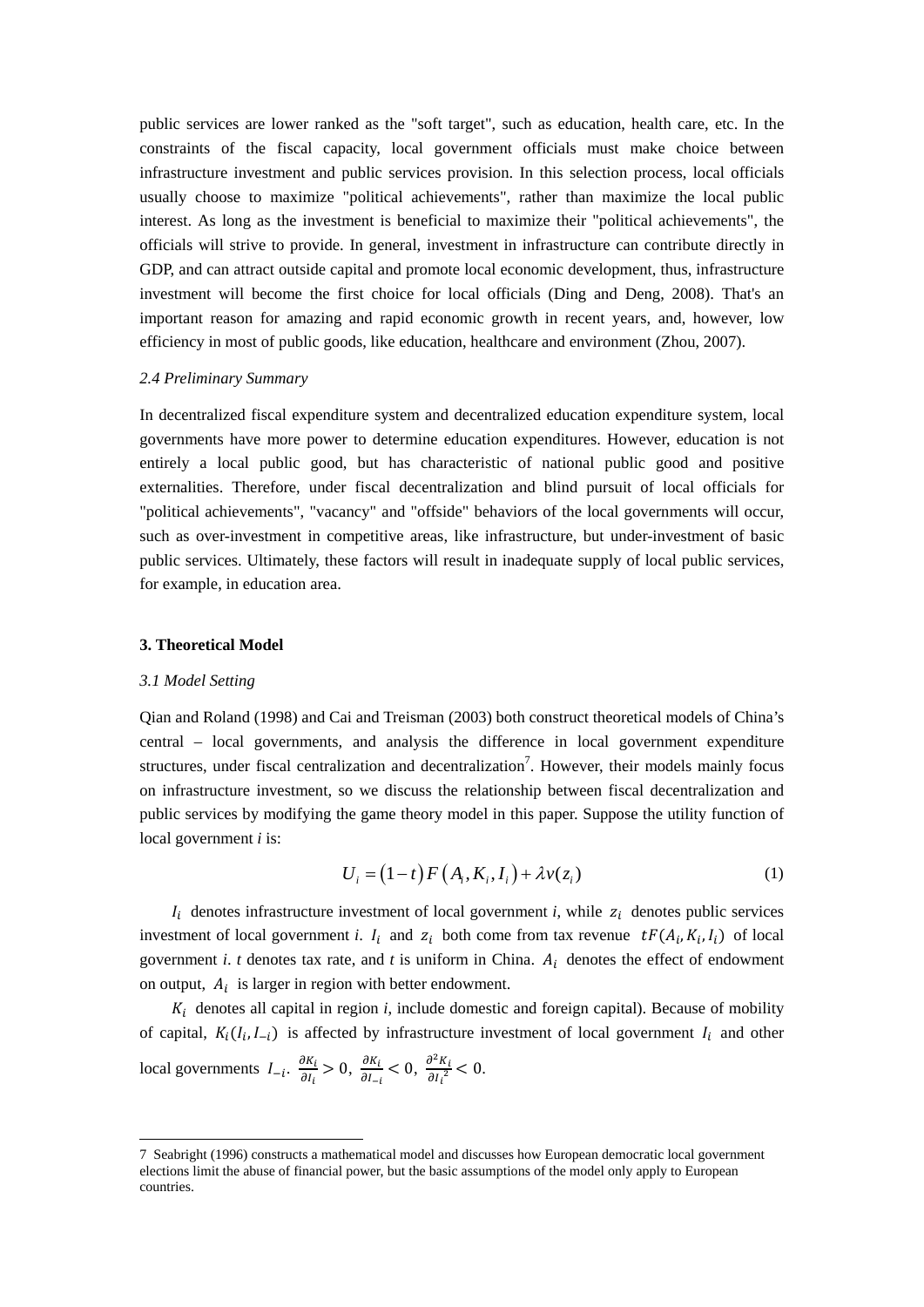$v(z_i)$  denotes utility function of public services for citizens,  $\frac{\partial v(z_i)}{\partial z_i} > 0$ ,  $\frac{\partial^2 v(z_i)}{\partial z_i^2} < 0$ .

 $\lambda$  denotes local government preference for public services relative to the economic development. We can see  $\lambda$  as importance of public services indicators relative to economic development indicators in China's officials' performance appraisal system.

In the following, we discuss a simplified model with a central government and two local governments.

# *3.2 Fiscal Decentralization*

Under fiscal decentralization, local government 1 chooses  $I_1^D$  and  $z_1^D$  to maximize its utility function:

$$
maxU_1 = (1-t) F(A_1, K_1^D, I_1^D) + \lambda v(z_1^D)
$$
 (2)

s.t. 
$$
I_1^D + z_1^D = tF(A_1, K_1^D, I_1^D)
$$
 (3)

Local government 2 chooses  $I_2^D$  and  $z_2^D$  to maximize its utility function:

$$
maxU_2 = (1-t)F(A_2, K_2^D, I_2^D) + \lambda v(z_2^D)
$$
\n(4)

s.t. 
$$
I_2^D + z_2^D = tF(A_2, K_2^D, I_2^D)
$$
 (5)

To get optimal solution, from first order conditions we can get:

$$
(1-t)\left[\frac{\partial F(A_1, K_1^D, I_1^D)}{\partial I_1^D} + \frac{\partial F(A_1, K_1^D, I_1^D)}{\partial K_1^D} \frac{\partial K_1^D}{\partial I_1^D}\right] + \lambda t \frac{\partial v(z_1^D)}{\partial z_1^D} \frac{\partial z_1^D}{\partial I_1^D} = 0 \tag{6}
$$

$$
(1-t)\left[\frac{\partial F\left(A_{2}, K_{2}^{D}, I_{2}^{D}\right)}{\partial I_{2}^{D}} + \frac{\partial F\left(A_{2}, K_{2}^{D}, I_{2}^{D}\right)}{\partial K_{2}^{D}} \frac{\partial K_{2}^{D}}{\partial I_{2}^{D}}\right] + \lambda t \frac{\partial v(z_{2}^{D})}{\partial z_{2}^{D}} \frac{\partial z_{2}^{D}}{\partial I_{2}^{D}} = 0 \tag{7}
$$

Because  $\frac{\partial F(A_1,K_1^D,I_1^D)}{\partial I_n^D}$  $\frac{\partial a_1 R_1^D}{\partial l_1^D} > 0, \frac{\partial F(A_1, K_1^D, l_1^D)}{\partial K_1^D}$  $\frac{A_1, K_1^D, I_1^D}{\partial K_1^D} \frac{\partial K_1^D}{\partial I_1^D}$  $\frac{\partial K_1^D}{\partial l_1^D} > 0$ , and  $\frac{\partial v(z_1^D)}{\partial z_1^D}$  $\frac{v(z_1^D)}{\partial z_1^D} > 0$ , therefore,  $\frac{\partial z_1^D}{\partial t_1^D}$  $\frac{\partial z_1}{\partial l_1^D}$  < 0. In the same way,  $\frac{\partial z_2^D}{\partial x^D}$  $\frac{\partial z_2}{\partial l_2^D} < 0.$ 

# *3.3 Fiscal Centralization*

Under fiscal centralization, central government chooses  $I_1^C$ ,  $Z_1^C$ ,  $I_2^C$  and  $Z_2^C$  to maximize the utilities of all local governments.

$$
maxU = U_1 + U_2 = (1-t)\left[F\left(A_1, K_1^C, I_1^C\right) + F\left(A_2, K_2^C, I_2^C\right)\right] + \lambda\left[v\left(z_1^C\right) + v\left(z_2^C\right)\right] \tag{8}
$$

s.t. 
$$
I_1^C + z_1^C = tF(A_1, K_1^C, I_1^C)
$$
 and  $I_2^C + z_2^C = tF(A_2, K_2^C, I_2^C)$  (9)

To get optimal solution, from first order conditions we can get: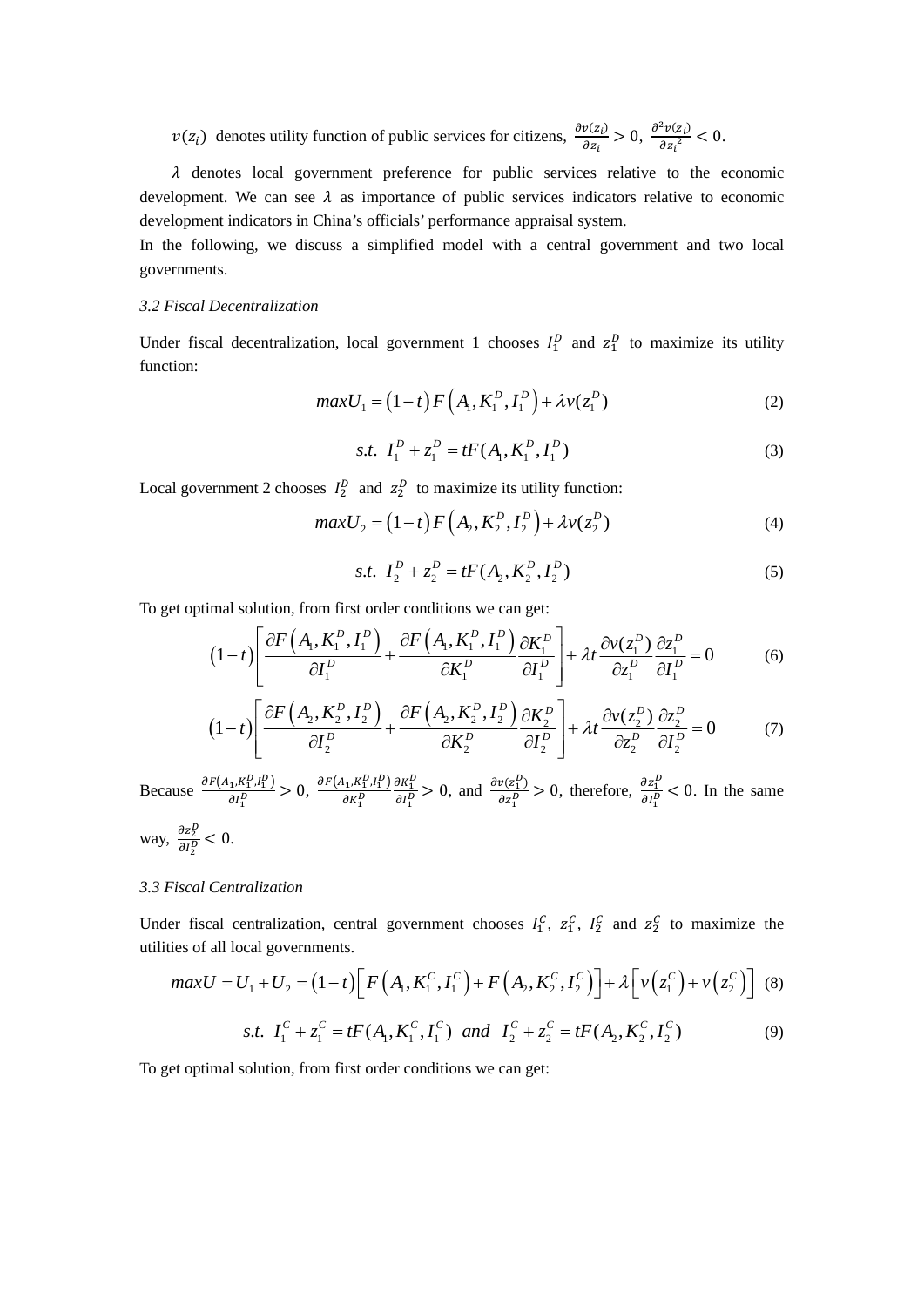$$
(1-t)\left[\frac{\partial F\left(A_{1}, K_{1}^{C}, I_{1}^{C}\right)}{\partial I_{1}^{C}} + \frac{\partial F\left(A_{1}, K_{1}^{C}, I_{1}^{C}\right)}{\partial K_{1}^{C}} \frac{\partial K_{1}^{C}}{\partial I_{1}^{C}} + \frac{\partial F\left(A_{2}, K_{2}^{C}, I_{2}^{C}\right)}{\partial K_{2}^{C}} \frac{\partial K_{2}^{C}}{\partial I_{1}^{C}}\right] + \lambda \left[\frac{\partial v(z_{1}^{C})}{\partial z_{1}^{C}} \frac{\partial z_{1}^{C}}{\partial I_{1}^{C}} + t \frac{\partial v(z_{2}^{C})}{\partial z_{2}^{C}} \frac{\partial F\left(A_{2}, K_{2}^{C}, I_{2}^{C}\right)}{\partial K_{2}^{C}} \frac{\partial K_{2}^{C}}{\partial I_{1}^{C}}\right] = 0
$$
\n(10)

Then we get:

$$
(1-t)\left[\frac{\partial F\left(A_{1}, K_{1}^{C}, I_{1}^{C}\right)}{\partial I_{1}^{C}} + \frac{\partial F\left(A_{1}, K_{1}^{C}, I_{1}^{C}\right)}{\partial K_{1}^{C}} \frac{\partial K_{1}^{C}}{\partial I_{1}^{C}}\right] + \lambda \frac{\partial v(z_{1}^{C})}{\partial z_{1}^{C}} \frac{\partial z_{1}^{C}}{\partial I_{1}^{C}} + \left[(1-t) + \lambda t \frac{\partial v(z_{2}^{C})}{\partial z_{2}^{C}} \right] \frac{\partial F\left(A_{2}, K_{2}^{C}, I_{2}^{C}\right)}{\partial K_{2}^{C}} \frac{\partial K_{2}^{C}}{\partial I_{1}^{C}} = 0
$$
\n(11)

## *3.4 Comparisons under fiscal decentralization and fiscal centralization*

Under fiscal decentralization, we get (6).

Under fiscal centralization, we get (11).

Because  $[(1-t) + \lambda t \frac{\partial v(z_2^C)}{\partial x}]$  $\frac{\partial r(z_2^C)}{\partial z_2^C}$ ] > 0,  $\frac{\partial F(A_2, K_2^C, I_2^C)}{\partial K_2^C}$  $\frac{A_{2}, K_{2}^{C}, I_{2}^{C}}{\partial K_{2}^{C}} > 0, \frac{\partial K_{2}^{C}}{\partial I_{1}^{C}}$  $\frac{\partial K_2}{\partial I_1^C}$  < 0

Therefore:

$$
\left[ (1-t) + \lambda t \frac{\partial v(z_2^C)}{\partial z_2^C} \right] \frac{\partial F\left(A_2, K_2^C, I_2^C\right)}{\partial K_2^C} \frac{\partial K_2^C}{\partial I_1^C} < 0 \tag{12}
$$

From (6) (11) and (12) we get:

$$
(1-t)\left[\frac{\partial F(A_{1}, K_{1}^{C}, I_{1}^{C})}{\partial I_{1}^{C}} + \frac{\partial F(A_{1}, K_{1}^{C}, I_{1}^{C})}{\partial K_{1}^{C}}\frac{\partial K_{1}^{C}}{\partial I_{1}^{C}}\right] + \lambda \frac{\partial v(z_{1}^{C})}{\partial z_{1}^{C}}\frac{\partial z_{1}^{C}}{\partial I_{1}^{C}} > (1-t)\left[\frac{\partial F(A_{1}, K_{1}^{D}, I_{1}^{D})}{\partial I_{1}^{D}} + \frac{\partial F(A_{1}, K_{1}^{D}, I_{1}^{D})}{\partial K_{1}^{D}}\frac{\partial K_{1}^{D}}{\partial I_{1}^{D}}\right] + \lambda t \frac{\partial v(z_{1}^{D})}{\partial z_{1}^{D}}\frac{\partial z_{1}^{D}}{\partial I_{1}^{D}}
$$
(13)

Suppose:

$$
G(I_i) = (1-t)\left[\frac{\partial F\left(A_1, K_1^D, I_1^D\right)}{\partial I_1^D} + \frac{\partial F\left(A_1, K_1^D, I_1^D\right)}{\partial K_1^D}\frac{\partial K_1^D}{\partial I_1^D}\right] + \lambda t \frac{\partial v(z_1^D)}{\partial z_1^D}\frac{\partial z_1^D}{\partial I_1^D} \tag{14}
$$

We can prove that  $G(I_i)$  is a decreasing function of  $I_i$ .

From (13) and (14), we get  $G(I_1^D) < G(I_1^C)$ , then we get  $I_1^D > I_1^C$ .

And we know that  $z_i = tF(A_i, K_i, I_i) - I_i$ , and we get prove that  $z_i$  is a decreasing function of  $I_i$ .

Thus, we get  $z_1^D < z_1^C$ . In the same way, we can get  $z_2^D < z_2^C$ .

# *3.5 Conclusions of Theoretical Model*

In the above, we prove that under fiscal decentralization, local governments tend to provide lower public expenditure on education and other public services than which is provided by central government under fiscal centralization. The main reason is, in current yard-stick competition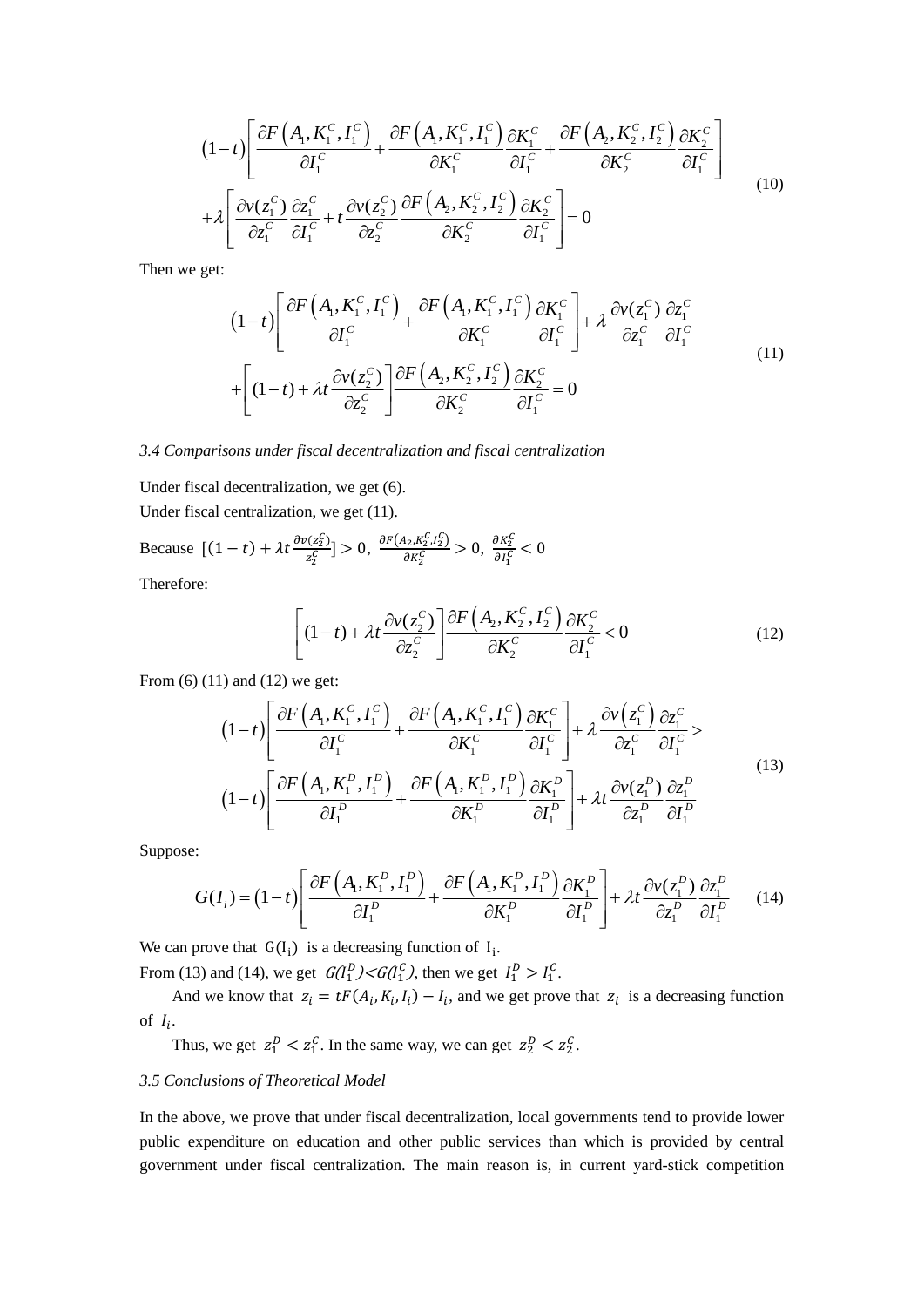government official promotion mechanism, local officials tends to allocate more fiscal expenditure on infrastructure to attract outside capital, to promote local economic development, and thereby reduce other expenditures like public services.

That is concluded from a simplified model with one central government and two local governments. Actually, we can get the same conclusion from extended models with two or more local governments and two or more government levels. In other words, this conclusion is applicable to province government and prefecture government.

In the following, through prefectural panel data based empirical test, we try to verify that financial decentralization causes decrease in public education provision, which is an important part of public service provision.

## **4. Data and Empirical Test**

#### *4.1 Dependent Variables*

Since this paper focuses on government behavior, and education provision is directly related to government behavior. The direct reflection of the investment in education by local governments is the increase of education provision. In this paper, we use the indicators used uniformly in "World Education Report" and "Education Statistical Yearbook" published by UNESCO (United Nations Educational, Scientific and Cultural Organization) as indicators of public education provision.

UNESCO uses two groups of indicators of education provision:

- (1) The first group is financial indicators, the two most important financial indicators are public education expenditure-to-GDP ratio and public education expenditure-to-total government expenditure ratio.
- (2) The second group is human resource indicators, the most important indicator of human resource is student-teacher ratio, which is, the number of students / full-time teachers.

Qiao et al (2005) use primary student enrollment rate to measure primary education provision, but it is not an appropriate measurement; in addition, only using the student-teacher ratio to measure education provision is incomplete in China's situation. Thus, we use public education spending as share of total expenditure, and public education expenditure-to-GDP ratio, and student-teacher ratio, to measure public education provision comprehensively. Among them, the student-teacher ratio is to be used in the comparison of different stages of education.

First of all, we make international comparisons, the absolute value of our public education expenditure has been raised from 8.68 million yuan in 1993 to 86.91 million yuan in 2007, and it was a 10 times increase. Public education expenditure as share of GDP dropped from the highest point of 3.49% in 1984 to the lowest point of 2.32% in 1995, and then slowly rose to 3.16% in 2007. As we can see from Table 1, 3.16% is closed to the level of low-income countries, even lower than 3.5% the average of Latin America and the Caribbean.

| $2007$ , Oroupca by Income and Region |                         |                            |                         |  |  |
|---------------------------------------|-------------------------|----------------------------|-------------------------|--|--|
|                                       | <b>Public Education</b> |                            | <b>Public Education</b> |  |  |
| Country, Grouped by Income            | Expenditure-to-GDP      | Country, Grouped by Region | Expenditure-to-GDP      |  |  |
|                                       | Ratio                   |                            | Ratio                   |  |  |
| Middle-Income                         | 4.5%                    | Europe and Middle East     | 4.1%                    |  |  |

2007, Grouped by Income and Region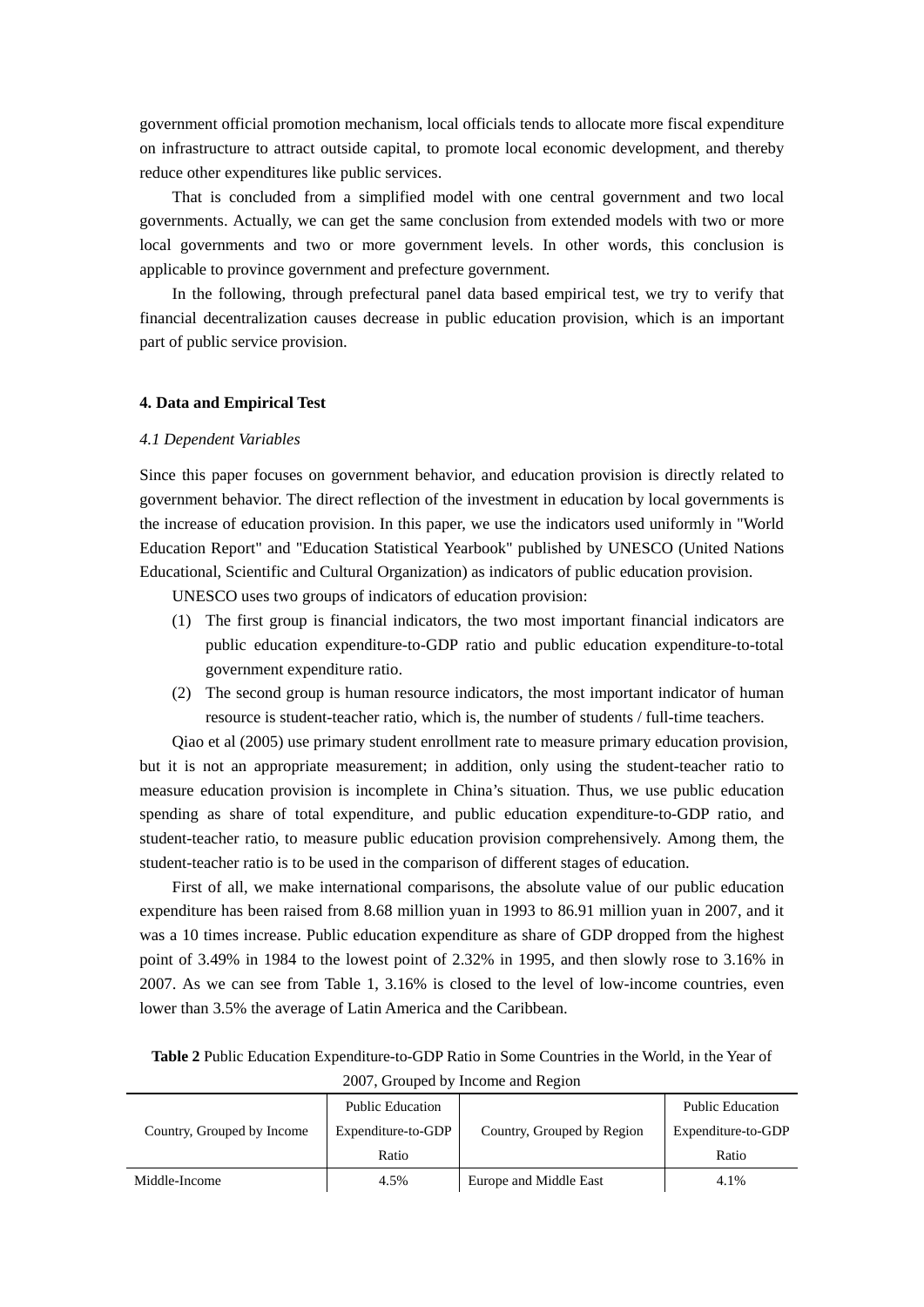| Lower Middle Income | 3.2% | Europe                    | 5.2% |
|---------------------|------|---------------------------|------|
| Upper Middle Income | 4.5% | Latin America & Caribbean | 3.5% |
| High Income         | 5.1% | Sub-Saharan Africa        | 4.1% |
| World Average       | 4.6% | World Average             | 4.6% |

Source: World Development Indicator 2009

Then we look into the situation of different regions in China (see Figure 2), and we can see that public education expenditure-to-total expenditure ratio is higher in eastern region, then central region, and northeast and western regions are the lowest; public education expenditure-to-GDP ratio is higher in western region, then central and northeast regions, and eastern region is the lowest (see Figure 3).



**Figure 2** Public Education Expenditure-to-Total Expenditure Ratio 1996-2007, Annual Average, Excluding Four Municipalities



**Figure 3** Public Education Expenditure-to-GDP Ratio 1996-2007, Annual Average, Excluding Four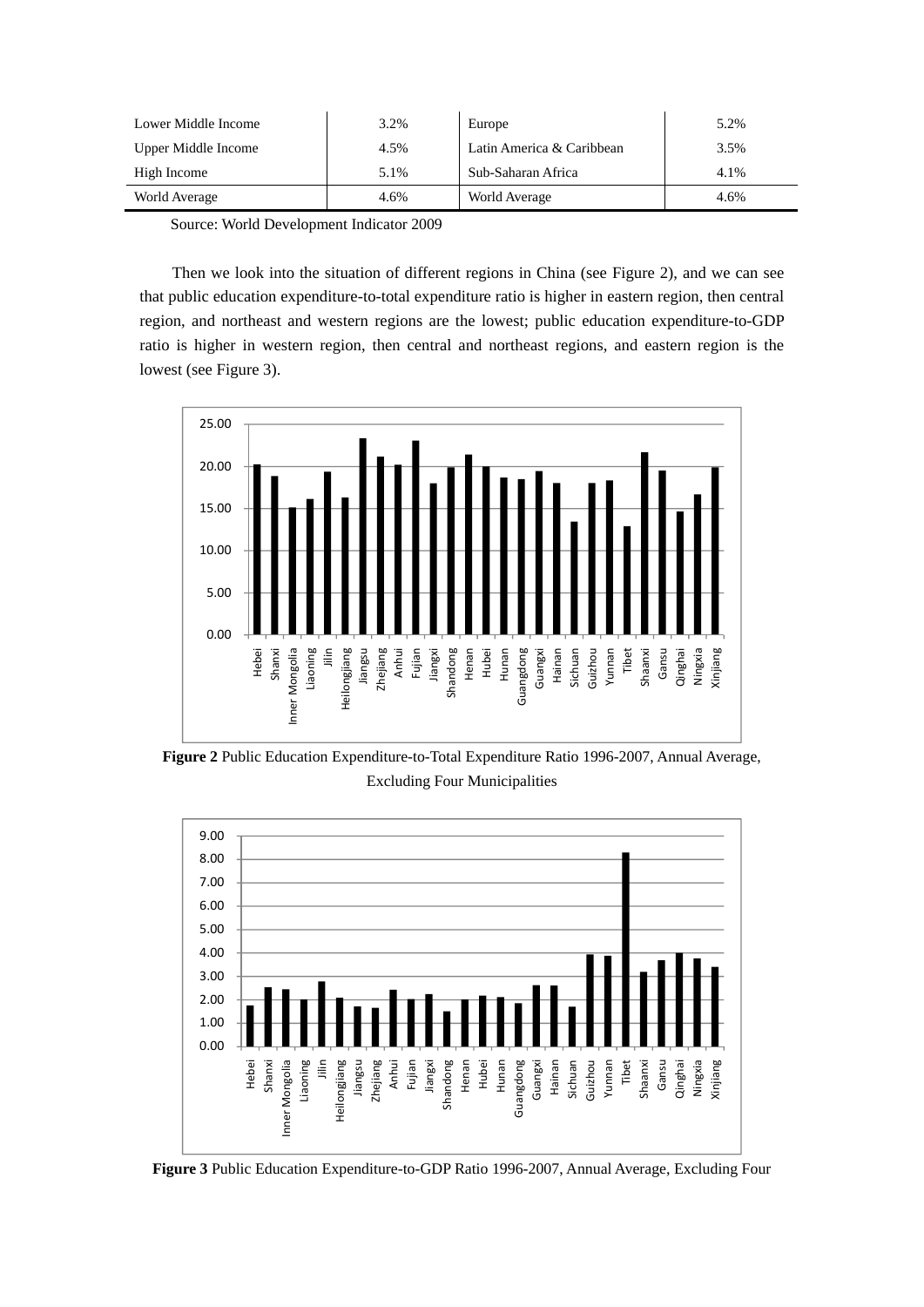#### Municipalities

Analysis of variance (ANOVA) results also show that the description of statistical conclusion above is not false (see Table 3). Comparisons of different indicators show different comparison results, which is probably due to higher GDP in eastern region and lower GDP in western region. Therefore, we need to use indicators as a group, and detailed analysis to get conclusions.

| Region  | <b>Observations</b> | <b>Public Education</b><br>Expenditure-to-Total<br><b>Expenditure Ratio</b> |      | <b>Public Education</b><br>Expenditure-to-GDP<br>Ratio |      | Student /<br>Teacher Ratio in<br><b>General Primary</b><br><b>Schools</b> |      | Student /<br>Teacher Ratio in<br>General<br>Secondary<br>Schools |      |
|---------|---------------------|-----------------------------------------------------------------------------|------|--------------------------------------------------------|------|---------------------------------------------------------------------------|------|------------------------------------------------------------------|------|
|         |                     | Average                                                                     | Rank | Average                                                | Rank | Average                                                                   | Rank | Average                                                          | Rank |
| East    |                     |                                                                             |      |                                                        |      |                                                                           |      |                                                                  |      |
|         | 84                  | 20.60                                                                       | 1    | 1.88                                                   | 4    | 21.68                                                                     | 2    | 18.33                                                            | 3    |
| Central | 72                  | 19.54                                                                       | 2    | 2.25                                                   | 2    | 21.55                                                                     | 2    | 18.38                                                            | 3    |
| West    | 132                 | 17.25                                                                       | 3    | 3.72                                                   | 1    | 21.81                                                                     | 2    | 17.15                                                            | 2    |

**Table 3** Comparison of Public Education Provision in Different Regions in China, Analysis of Variance

#### *4.2 Independent Variables*

<u>.</u>

In this paper, we construct fiscal decentralization (indicated as *FD*) as: prefectural expenditure per person/consolidated expenditure per person, to measure the degree of fiscal power of this prefectural jurisdiction government. The formula of *FD* is:

$$
FD_{ijt} = \frac{PRX_{ijt}}{P_{ijt}} + \frac{PX_{it} - \sum_{j}^{m}PRX_{ijt}}{P_{ijt}} + \frac{PX_{it} - \sum_{j}^{m}PRX_{ijt}}{P_{it}} + \frac{CX_{t}}{P_{t}}
$$
(15)

In this formula, *i* denotes province *i*, *j* denotes city (region) *j* in province *i*, *t* denotes year *t*.  $FD_{ijt}$  denotes fiscal authorities of city (region) *j* in province *i* in year *t*,  $PRX_{ijt}$  denotes fiscal expenditure of city (region) *j* in province *i* in year *t*,  $P_{ijt}$  denotes population of city (region) *j* in province *i* in year *t*. Therefore,  $PRX_{ijt}/P_{ijt}$  denotes fiscal expenditure per person of city (region) *j* in province *i* in year *t*.  $PX_{it}$  denotes fiscal expenditure of province *i* in year *t*,  $P_{it}$  denotes population of province *i* in year *t*,  $CX_t$  denotes central fiscal expenditure in year *t*,  $P_t$  is population in year *t*. Therefore,  $PX_{it}/P_{it}$  denotes fiscal expenditure per person of province *i* in year *t*,  $CX_t/P_t$  denotes fiscal expenditure per person in year  $t^8.0 < FD < 1$ , the closer to 1 *FD* is, the more fiscal authorities of this city (region) has.

The economic sense of this indicator is that:  $PRX_{i, it}/P_{i, it}$  denotes the fiscal expenditure city (region) *j* in province *i* spend on one person in year *t*,  $\sum_{j=1}^{m} PRX_{ijt}$  denotes summer of fiscal expenditures of all *m* cities (regions) in province *i* in year *t*,  $\frac{(PX_{it} - \sum_{j}^{m} PRX_{ijt})}{\sum_{j}^{n}}$  $\frac{E_j + i \pi t}{P_{it}}$  is provincial

<sup>8</sup> The assumption here is that fiscal expenditure is spent equally on each citizen under jurisdiction at all levels of governments.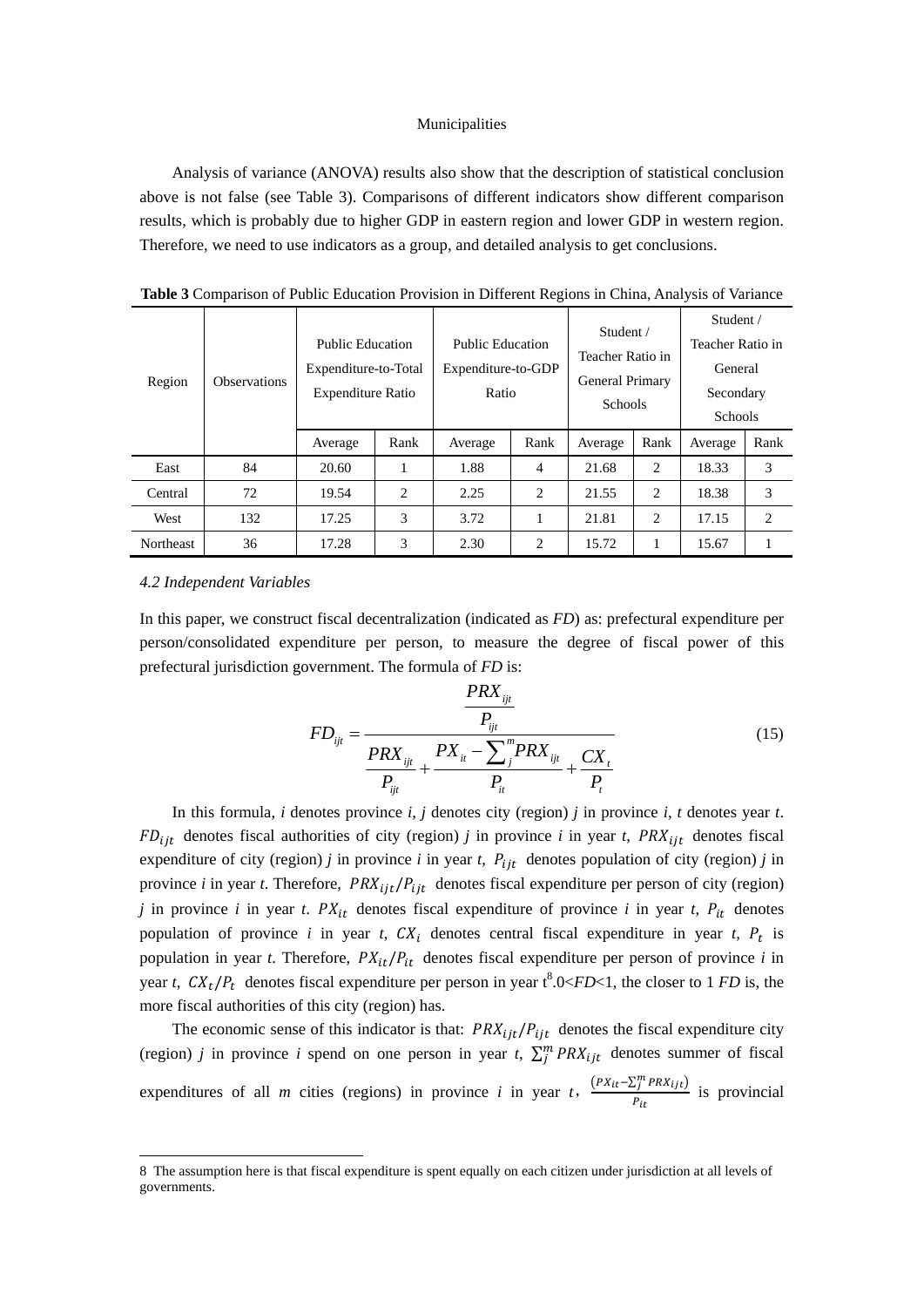government fiscal expenditure spend on one person in province *i* in year *t*, therefore,  $\frac{PRX_{ijt}}{P_{ijt}} +$ 

 $(PX_{it} - \sum_{j}^{m} PRX_{ijt})$  $d_{ij}^{S_i^mPRX_{ijt}}$  +  $\frac{CX_i}{P_{it}}$  denotes the fiscal expenditure spent on one person of the whole country in year *t*.

Thus,  $FD_{ijt}$  denotes the share of fiscal expenditure spent on this person of the whole prefecture in the fiscal expenditure spent on this same person of the whole country in year *t*. By using this indicator, we can get rid of population effect in fiscal expenditure and effect of grant transfers from central government to local governments, and fully denotes the share of local government fiscal power. Many scholars have used this indicator (Ying, 2004; Qiao et al, 2005).

There are also other indicators to measure fiscal decentralization in existing literature, such as Zhang and Zou (1998) use the provincial government budget expenditure per person (in-budget and off-budget) over the government's total expenditure per person, the difference is that they use integrated indicators; Lin and Liu (2000) use marginal sharing rate of provincial government in budget revenue of the province to measure fiscal decentralization, however, this indicator only reflects allocation share in incremental fiscal revenue, but cannot measure the overall level of decentralization.

Other control variables are: (1) per capita GDP, economic development affect education provision. We take natural logarithm of per capita GDP to reflect economic development, denoted by *lnGDPPC*; (2) public expenditure-to-GDP ratio in prefectural level, denoted by *X\_GDP*; (3) province dummy variables, to control features of each province, there are a total of 26 province dummy variables<sup>9</sup>; (4) capital dummy variable, if the prefecture is capital city, it is 1, otherwise 0.

# *4.3 Empirical Test Model*

-

This paper uses panel data regression model in empirical test, and tests whether fiscal decentralization (*FD*) reduces public education provision. In empirical test, individuals of panel data are prefectures in the whole country, time series is year. Panel data regression model can overcome multi-collinearity, and provide more information, more freedom degree and higher estimate efficiency. Statistical software is STATA 11.

The panel data regression model is:

$$
Y_{ijt} = \alpha_0 + \alpha_1 FD_{ijt} + \alpha_2 ln GDPPC_{ijt} + \alpha_3 X \_GDP_{ijt} + \alpha_4 DC_{ijt} + \beta D_{it} + \mu_{ij} + \nu_t + \omega_{ijt} (16)
$$

In this model,  $\alpha_1$  is the marginal effect of fiscal decentralization on education provision.  $\beta = [\beta_1, \beta_2 \dots \beta_{26}], \ D_{it} = [D_{1it}, D_{2it} \dots D_{26it}]^T.$ 

(1) Basic model or pooled data regression model, with the same intercept and the same slope, the same model without individual effects in the cross section changes, no structural changes, can be regarded as a simple model of cross-sectional data accumulation.

(2) Variable intercept model, with the same slope, but intercepts are not the same, model in different cross section of individual effects, and there is no structural change. Individual effects are divided into Fixed Effects and Random Effects.

(3) Variable coefficient model, except for individual effects, there is still cross-section changes in the economic structures, and thus structural parameters of different cross-section units are different.

<sup>9</sup> After excluding four municipalities, there are 27 provinces, therefore, 26 dummy variables are needed.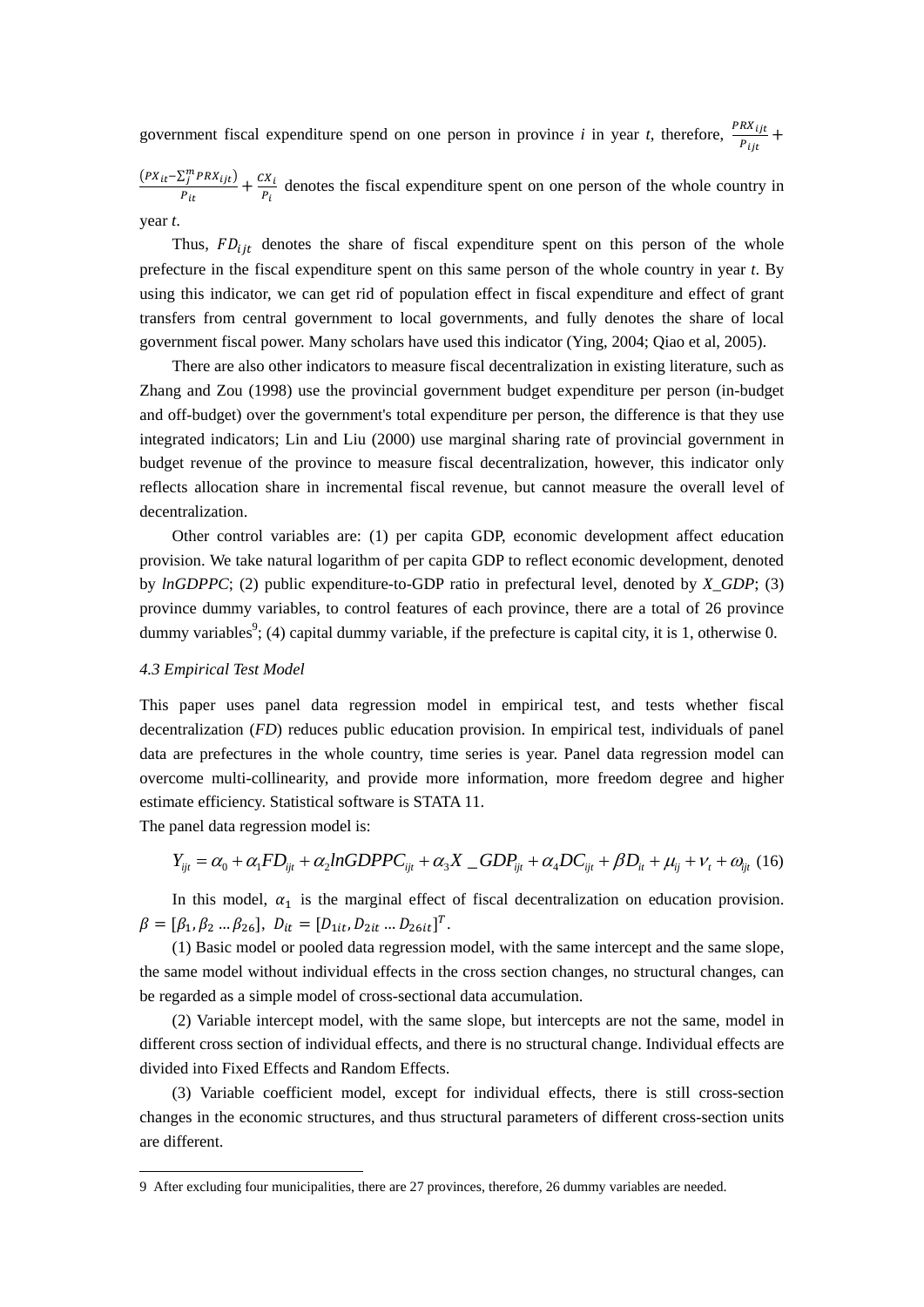By using covariance analysis (*F* statistic) to identify the model, we find that the model should be variable intercept model, which means "there is no significant difference in marginal effect of fiscal decentralization on education provision among regions, but education provision varies among regions." In addition, Hausman test reveals that the model should be random effects model.

## *4.4 Descriptions of Data*

-

The panel data we use in this paper is all cities and regions from 1996 to 2007 (excluding four municipalities: Beijing, Tianjin, Shanghai and Chongqing<sup>10</sup>, and Taiwan, Hongkong and Macau), 3979 observations in all<sup>11</sup>.

Data sources are: China Data Online<sup>12</sup>, Fiscal Data Statistics of All Prefectures (1996-2007), Cities and Counties in China (1996-2007), China Statistical Yearbook for Regional Economy (1996-2007), and Statistical Yearbooks of all provinces (1996-2007).

| Variables              |                                  | <b>Observations</b> | Average | Std. Err. | Min    | Max     |
|------------------------|----------------------------------|---------------------|---------|-----------|--------|---------|
|                        | <b>Public Education</b>          |                     |         |           |        |         |
|                        | Expenditure-to-Total Expenditure | 3978                | 20.0544 | 5.4209    | 2.0152 | 41.7126 |
|                        | Ratio                            |                     |         |           |        |         |
|                        | <b>Public Education</b>          | 3978                | 2.4032  | 1.9294    | 0.1223 | 17.6481 |
| Dependent<br>Variables | Expenditure-to-GDP Ratio         |                     |         |           |        |         |
|                        | Student / Teacher Ratio in       | 3780                | 20.7936 | 5.3352    | 3.0385 | 48.3546 |
|                        | <b>General Primary Schools</b>   |                     |         |           |        |         |
|                        | Student / Teacher Ratio in       | 3780                | 17.3592 | 3.4099    | 3.5389 | 33.8764 |
|                        | General Secondary Schools        |                     |         |           |        |         |
|                        | <b>Fiscal Decentralization</b>   | 3979                | 0.5068  | 0.1275    | 0.2097 | 0.9795  |
|                        | Natural Logarithm of GDP per     | 3979                |         |           | 6.7530 | 11.4968 |
| Independent            | Capita                           |                     | 8.9393  | 0.7677    |        |         |
| Variables              | Fiscal Expenditure as Share of   |                     | 12.3157 |           |        | 94.7462 |
|                        | <b>GDP</b>                       | 3979                |         | 10.1178   | 1.3841 |         |

**Table 4** Descriptive Statistics of All Variables (Province Dummy Variables Omitted)

The description statistics of all variables are in Table 4.

In the panel data model, to avoid false regression, we need to analyze stability of data series, that is, unit root test. Unit root test in STATA is Fisher test. Fisher test is contributed by Im, Pesaran and Shin (2003), and it is a combination of multiple unit root tests. The null hypothesis  $H_0$ is that unit root exists. Fisher test rejects null hypothesis at 5% significance level, so all data series are stationary (see Table 5).

**Table 5** Unit Root Test Results

|           | Variables                             | Statistic<br>$v^2$ | P-Value |
|-----------|---------------------------------------|--------------------|---------|
| Dependent | Public Education Expenditure-to-Total | 1639.31            | 0.0000  |

<sup>10</sup> Municipalities are special, so regression results can be more objective by excluding municipalities.

<sup>11</sup> As in these 12 years, China's prefecture-level administrative divisions have changed, from 324 in 1996, to 334 in 2007; and there are some name changes. These changes have been considered, therefore, it is an unbalanced panel data model. In regression, because of some data defect, there will be some reduction of the amount of observations.

<sup>12 &</sup>quot;China Data Online" is provided by China Data Center, University of Michigan.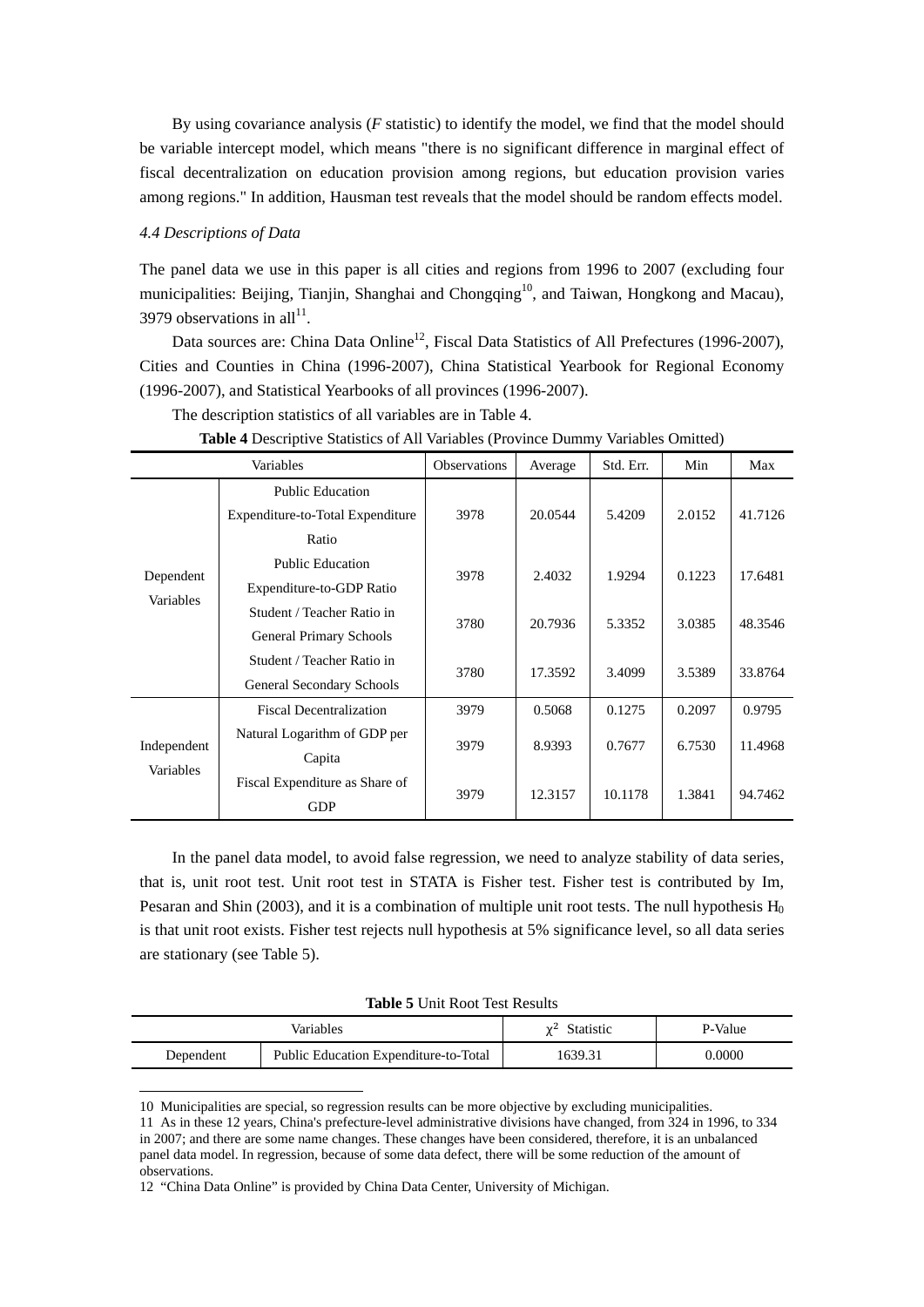| Variables                       | <b>Expenditure Ratio</b>            |         |        |  |
|---------------------------------|-------------------------------------|---------|--------|--|
|                                 | Public Education Expenditure-to-GDP | 1045.25 | 0.0000 |  |
|                                 | Ratio                               |         |        |  |
|                                 | Student / Teacher Ratio in General  | 1259.14 |        |  |
|                                 | Primary Schools                     |         | 0.0000 |  |
|                                 | Student / Teacher Ratio in General  | 752.96  | 0.0122 |  |
|                                 | Secondary Schools                   |         |        |  |
|                                 | <b>Fiscal Decentralization</b>      | 745.09  | 0.0209 |  |
| Independent<br><b>Variables</b> | Natural Logarithm of GDP per Capita | 739.83  | 0.0276 |  |
|                                 | Fiscal Expenditure as Share of GDP  | 990.94  | 0.0000 |  |

Granger causality test results show that (see Table 6) the causality setting of this model is not false, at 10% significance level.

| Null Hypothesis H <sub>0</sub>                                | Observations | <b>F</b> Statistic | P-Value |
|---------------------------------------------------------------|--------------|--------------------|---------|
| Fiscal Decentralization does not Granger cause Public         | 3643         | 49.31              | 0.0000  |
| Education Expenditure-to-Total Expenditure Ratio (Lag 1)      |              |                    |         |
| Public Education Expenditure-to-Total Expenditure Ratio does  | 3643         | 0.02               |         |
| not Granger cause Fiscal Decentralization (Lag 1)             |              |                    | 0.8761  |
| Fiscal Decentralization does not Granger cause Public         |              |                    |         |
| Education Expenditure-to-GDP Ratio (Lag 1)                    | 3643         | 123.18             | 0.0000  |
| Public Education Expenditure-to-GDP Ratio does not Granger    | 3643         | 2.13               |         |
| cause Fiscal Decentralization (Lag 1)                         |              |                    | 0.1380  |
| Fiscal Decentralization does not Granger cause Student /      | 3419         | 165.70             | 0.0000  |
| Teacher Ratio in General Primary Schools (Lag 1)              |              |                    |         |
| Student / Teacher Ratio in General Primary Schools does not   | 3419         | 1.72               | 0.1901  |
| Granger cause Fiscal Decentralization (Lag 1)                 |              |                    |         |
| Fiscal Decentralization does not Granger cause Student /      | 3403         | 95.55              | 0.0000  |
| Teacher Ratio in General Secondary Schools (Lag 1)            |              |                    |         |
| Student / Teacher Ratio in General Secondary Schools does not | 3403         | 1.38               | 0.2551  |
| Granger cause Fiscal Decentralization (Lag 1)                 |              |                    |         |

**Table 6** Results of Granger Causality Test

# **5. Empirical Test Results and Analysis**

The empirical test results are in Table 7 and Table 8 (province dummy variables regression results omitted; *F* test indicates the panel data model is significant; *t* test statistics corresponding to coefficients are in the parentheses):

| Independent Variables |              | Dependent Variables                                                  |                                                     |  |
|-----------------------|--------------|----------------------------------------------------------------------|-----------------------------------------------------|--|
| Name                  | Abbreviation | <b>Public Education</b><br>Expenditure-to-Total Expenditure<br>Ratio | <b>Public Education</b><br>Expenditure-to-GDP Ratio |  |

**Table 7** Empirical Test Results 1 (Province Dummy Variables Omitted)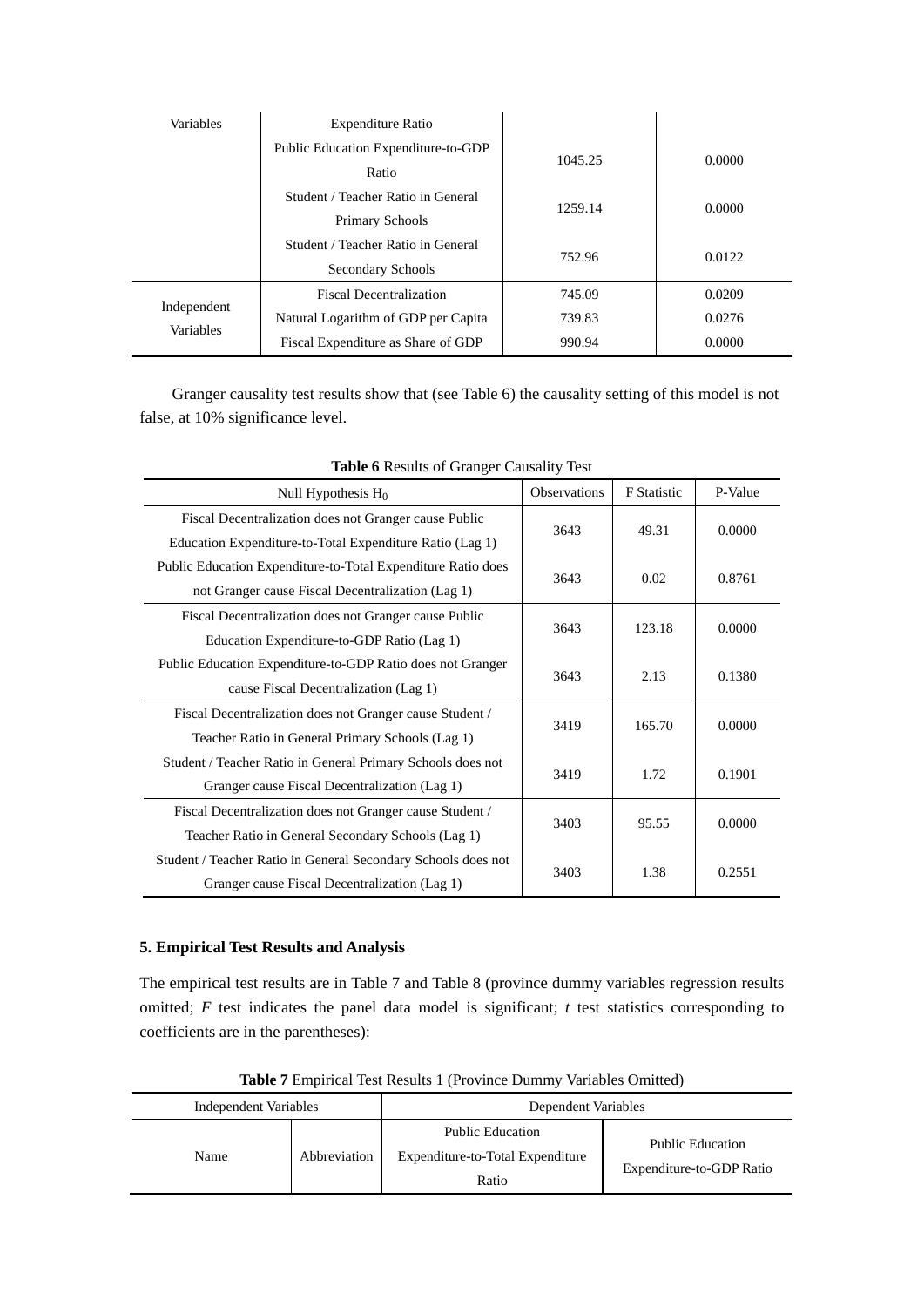|                                | FD.     | $-7.48***$ | $-0.79***$ |
|--------------------------------|---------|------------|------------|
| <b>Fiscal Decentralization</b> |         | $(-5.31)$  | $(-4.71)$  |
| Natural Logarithm of           | InGDPPC | $-2.24***$ | $-0.07***$ |
| GDP per Capita                 |         | $(-12.02)$ | $(-3.29)$  |
| Total Expenditure as           |         | $-0.10***$ | $0.16***$  |
| Share of GDP                   | X GDP   | $(-6.50)$  | (84.08)    |
| Capital Dummy Variable         | DC      | $-3.06***$ | $-0.45***$ |
|                                |         | $(-4.58)$  | $(-4.24)$  |
|                                |         | 47.74***   | $2.48***$  |
| Constant                       | cons    | (28.88)    | (4.32)     |
| $R^2$                          |         | 0.61       | 0.89       |
| <b>Observations</b>            |         | 3978       | 3978       |

\*\*\*Significant at 1% Significant Level; \*\*Significant at 5% Significant Level; \*Significant at 10% Significant Level

| <b>Independent Variables</b>   |                | Dependent Variables            |                            |  |
|--------------------------------|----------------|--------------------------------|----------------------------|--|
| Name                           | Abbreviation   | Student / Teacher Ratio in     | Student / Teacher Ratio in |  |
|                                |                | <b>General Primary Schools</b> | General Secondary Schools  |  |
| <b>Fiscal Decentralization</b> | FD             | $4.22***$                      | $-17.70***$                |  |
|                                |                | (4.70)                         | $(-28.21)$                 |  |
| Natural Logarithm of GDP       | <b>InGDPPC</b> | $-3.71***$                     | $0.94***$                  |  |
| per Capita                     |                | $(-32.07)$                     | (11.38)                    |  |
| Total Expenditure as Share     |                | $-0.10***$                     | $0.09***$                  |  |
| of GDP                         | X_GDP          | $(-8.65)$                      | (11.47)                    |  |
| Capital Dummy Variable         | DC             | $1.06*$                        | $0.70**$                   |  |
|                                |                | (1.84)                         | (2.05)                     |  |
| Constant                       | _cons          | 48.07***                       | 12.89***                   |  |
|                                |                | (42.04)                        | (16.75)                    |  |
| $R^2$                          |                | 0.62                           | 0.69                       |  |
| Observations                   |                | 3780                           | 3780                       |  |

**Table 8** Empirical Test Results 2 (Province Dummy Variables Omitted)

\*\*\*Significant at 1% Significant Level; \*\*Significant at 5% Significant Level; \*Significant at 10% Significant

Level

As we can see from Table 7, fiscal decentralization significantly reduces public education expenditure-to-total expenditure ratio and GDP. If the degree of fiscal decentralization increases 1 percent, public education expenditure-to-total expenditure ratio decreases 0.075 percent, and public education expenditure-to-GDP ratio decreases 0.008 percent. This empirical result is consistent with the analysis and conclusions of theoretical model above: fiscal decentralization significantly reduces public education provision. The greater fiscal expenditure authorities local governments have, the more local government officials are inclined to allocate fiscal expenditure to areas like infrastructure but not education and other public services. Therefore, the expenditure allocated to education definitely decreases.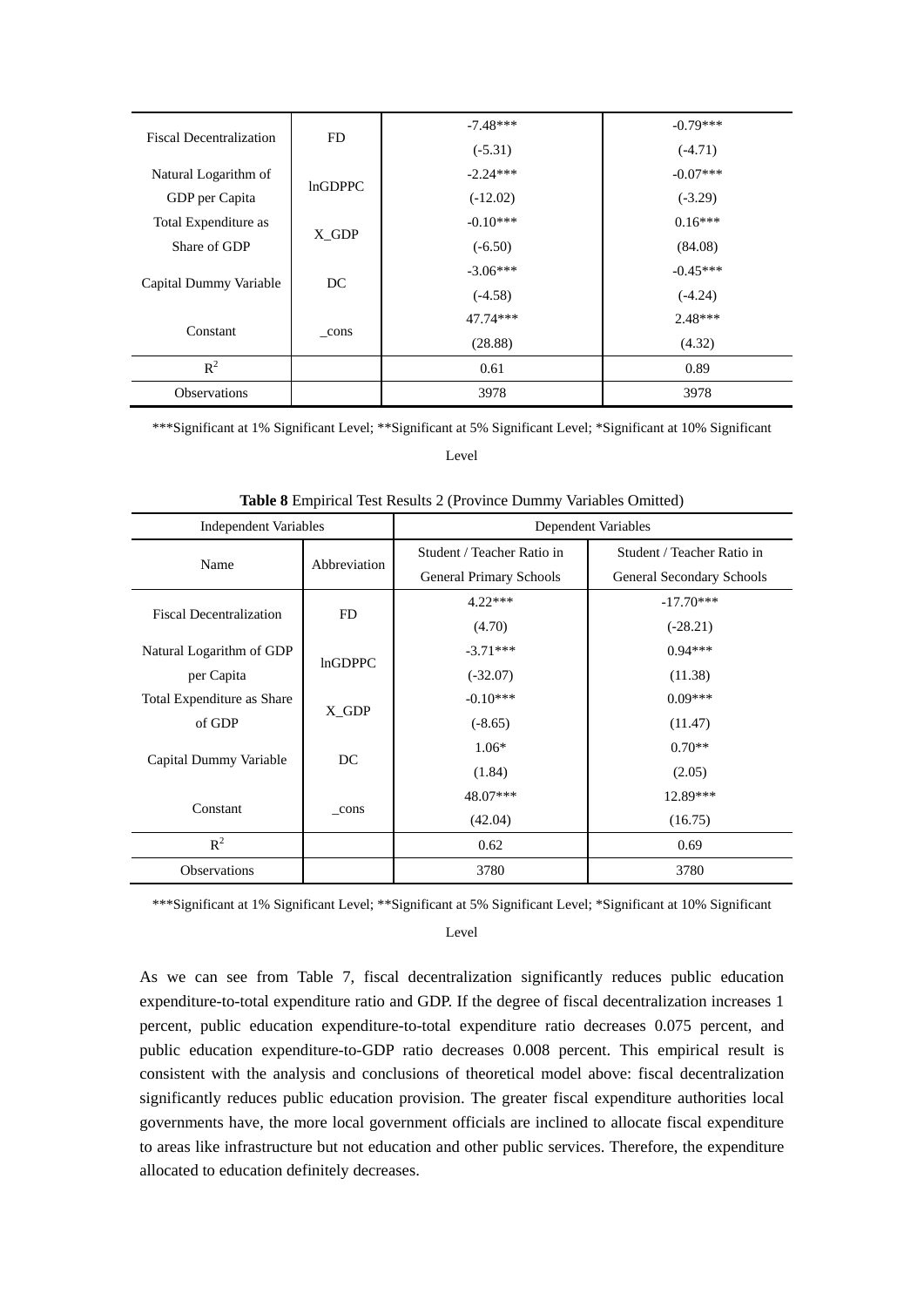As we can see from Table 8, fiscal decentralization significantly increases student / teacher ratio in general primary schools, but decrease student / teacher ratio in general secondary schools<sup>13</sup>. Through comparison, fiscal decentralization promotes provision of secondary education, and that is opposite to the results of primary education. It is possibly because that, as the analysis above, compared with secondary education, primary education has more positive externalities, which means that the probability of local employment of primary school graduates is bigger than that of secondary school graduates. Therefore, the incentive to provide for primary education by local government is weaker than providing secondary education.

In control variables, GDP per capita significantly decreases education provision at 1% significance level, which indicates that, although economic development could enhance education, but to accelerate economic development, local government over-invest in infrastructure, while under-invest in education. Public expenditure-to-GDP ratio is another important control variable, but we do not make detailed analysis here. Capital dummy variable significantly reduces education provision, which indicates that "education in capital city is better" is not correct.

Next, we divide China into four regions for further research: eastern, central, western and northeast regions. Table 9 shows marginal effect of fiscal decentralization on education provision in prefecture-level in different regions (control variables omitted because of limited space).

|           | Dependent Variables                                                         |                                                        |                                                                       |                                                               |  |  |
|-----------|-----------------------------------------------------------------------------|--------------------------------------------------------|-----------------------------------------------------------------------|---------------------------------------------------------------|--|--|
| Region    | <b>Public Education</b><br>Expenditure-to-Total<br><b>Expenditure Ratio</b> | <b>Public Education</b><br>Expenditure-to-GDP<br>Ratio | Student /<br>Teacher Ratio in<br>General<br>Primary<br><b>Schools</b> | Student / Teacher<br>Ratio in General<br>Secondary<br>Schools |  |  |
| Eastern   | $-5.74***$                                                                  | $-0.54***$                                             | $13.78***$                                                            | $-9.73***$                                                    |  |  |
|           | $(-3.17)$                                                                   | $(-2.70)$                                              | (7.87)                                                                | $(-9.98)$                                                     |  |  |
| Central   | $-0.11$<br>$(-0.06)$                                                        | $-0.54***$<br>$(-2.95)$                                | 2.75<br>(1.59)                                                        | $-22.96***$<br>$(-20.75)$                                     |  |  |
| Western   | $-10.07***$                                                                 | $-1.44***$                                             | $-1.65$                                                               | $-20.48***$                                                   |  |  |
|           | $(-3.29)$                                                                   | $(-4.01)$                                              | $(-0.98)$                                                             | $(-17.31)$                                                    |  |  |
| Northeast | $-6.37**$                                                                   | $-0.66*$                                               | 5.98***                                                               | $-12.49***$                                                   |  |  |
|           | $(-2.29)$                                                                   | $(-1.89)$                                              | (4.40)                                                                | $(-7.94)$                                                     |  |  |

**Table 9** Empirical Test Results in Different Regions

\*\*\*Significant at 1% Significant Level; \*\*Significant at 5% Significant Level; \*Significant at 10% Significant Level

As we can see from Table 9, in four regions, fiscal decentralization reduces education provision by varying degrees. The marginal effect of fiscal decentralization on education provision is the highest in western region, if the degree of decentralization increases 1 percent, public education expenditure-to-total expenditure ratio decreases 0.1 percent, and public education expenditure-to-GDP ratio decreases 0.014 percent; student / teacher ratio in general primary schools does not significantly change, and student / teacher ratio in general secondary schools decreases 0.23. Eastern and northeast regions are in the middle. In eastern region, if the degree of

-

 $13$  As we know, the lower student / teacher ratio is, the more education provision is.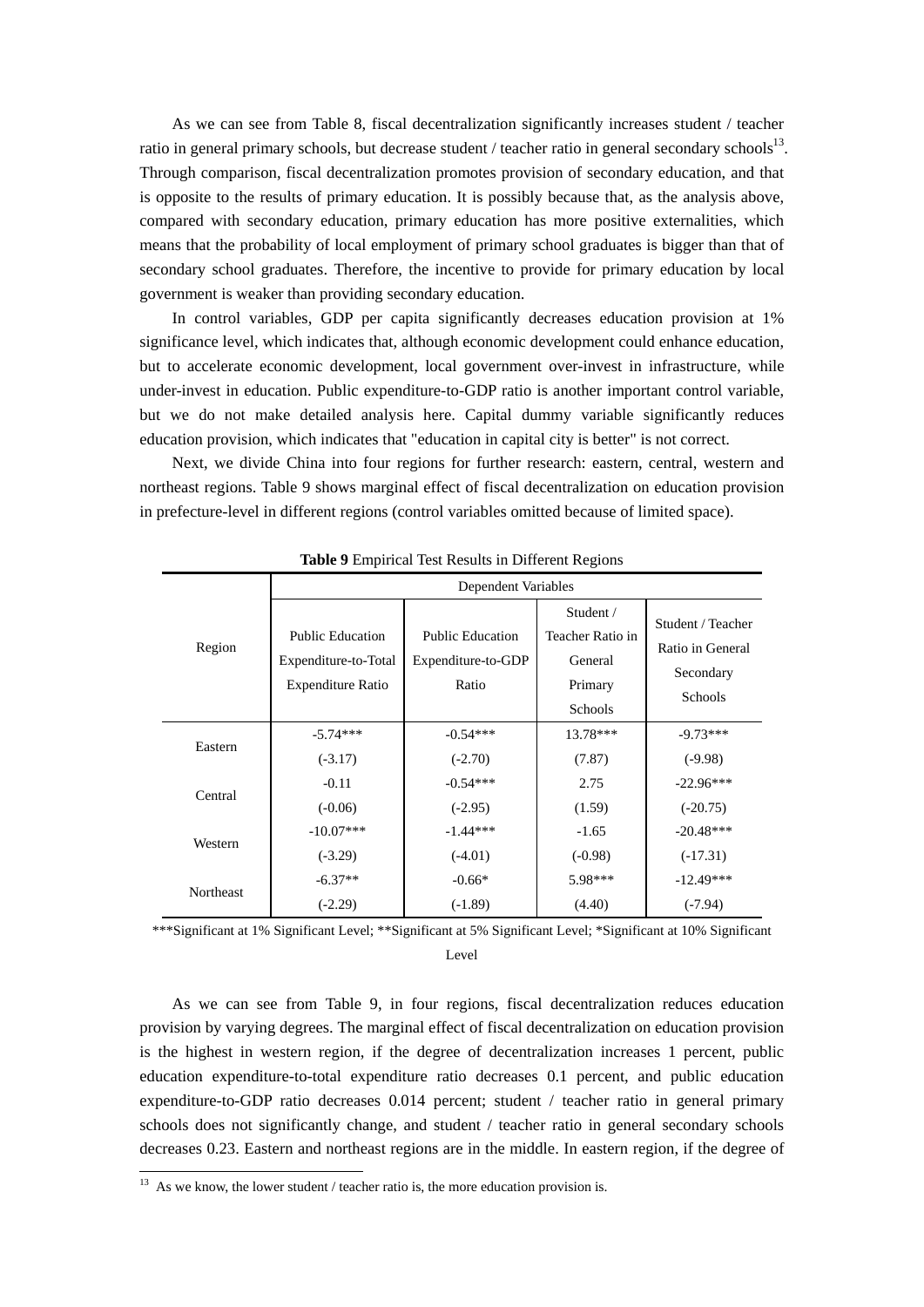decentralization increases 1 percent, public education expenditure-to-total expenditure ratio decreases 0.064 percent, and public education expenditure-to-GDP ratio decreases 0.006 percent; student / teacher ratio in general primary schools increases 0.14, and student / teacher ratio in general secondary schools decreases 0.1. In northeast region, if the degree of decentralization increases 1 percent, public education expenditure-to-total expenditure ratio decreases 0.057 percent, and public education expenditure-to-GDP ratio decreases 0.005 percent; student / teacher ratio in general primary schools increases 0.06, and student / teacher ratio in general secondary schools decreases 0.13. The marginal effect of fiscal decentralization on education provision is the lowest in central region.

The possible reason is that, although the economic growth is not slow in western region in recent years, however, previous economic foundation is too weak in western region, so if western prefectures have more fiscal power, the fund is still over-invested in infrastructure to attract outside capital to enhance economic development. Thus, public education and other public services are neglected. The eastern and northeast regions are the most economically developed areas in China, also need to pay attention to economic development as political mandate. In current yard-stick competition system, the local officials could relatively neglect public education. In addition, different economic and fiscal policies of central government to different regions are another important reason.

#### **6. Conclusions and Policy Proposals**

<u>.</u>

Education can improve the overall quality of population, and more importantly, it has long-term positive effects on the entire country, both on the economy and society. In China, the education expenditure-to-GDP ratio is low, what makes things worse, the decentralized fiscal system decreases education expenditure.

This paper discusses how the decentralized tax-sharing system affects public education provision, and find out that fiscal decentralization decreases the public education provision, by building intergovernmental game theory model and prefecture-level 1996-2007 panel data empirical test to verify that this phenomenon exists in China.

The degree of fiscal decentralization of local governments significantly decreases public education provision. China is currently in a period of rapid urbanization, and large migration is happening, so education is not an entire local public good, but is also a national public good. In addition, decentralizing most of the education responsibility to local governments is inconsistent with most countries of the world. If local governments have greater autonomy in fiscal expenditure, it will reduce investment in education because of the positive externalities of education provision. For example, the implementation of "Two Exemptions and One Subsidy" policy<sup>14</sup> itself is a good policy to improve compulsory education, but because matching fiscal burden of local governments might bring pressure on local finances and reduce incentive of local governments to implement policies. Therefore, it is necessary to retrieve some education responsibilities to the central government.

<sup>14 &</sup>quot;Two Exemptions and One Subsidy" policy refers a school-funding policy, which supports students from poor families in rural compulsory education by Chinese government since 2001. Mainly for students from poor families, "free of fees, free textbooks, and gradual subsidies for school accommodation". Central government is responsible for providing free textbooks, while local governments are responsible for fees and school accommodation subsidies.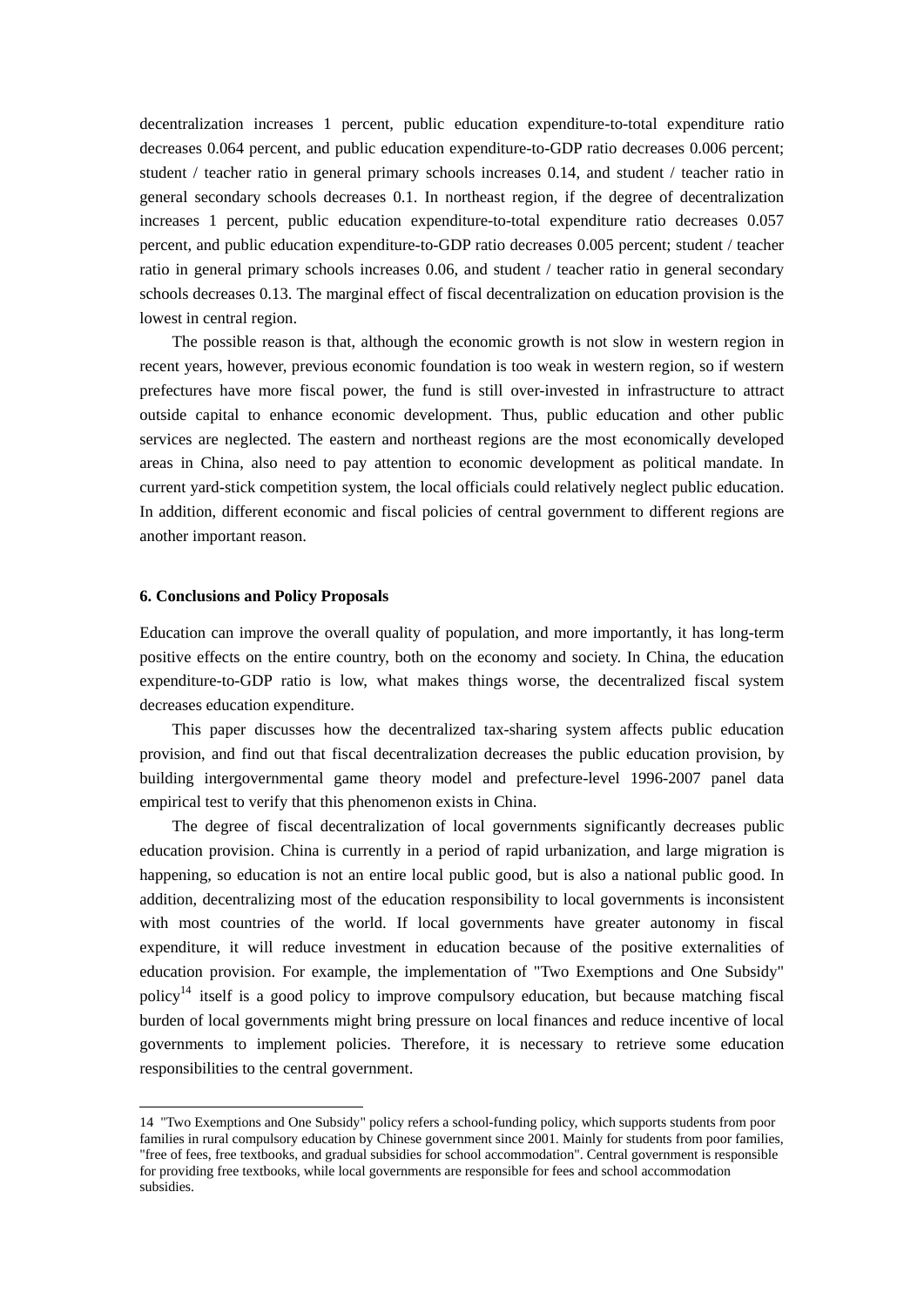In comparison of primary and secondary education, we get surprising conclusions. The effect of fiscal decentralization on secondary education is opposite to that on primary education. With increasing of the expenditure power of local governments, education resources are relatively more allocated to secondary education, but primary education has been neglected, which is because of more positive externalities of primary education.

While fiscal decentralization increases enthusiasm and autonomy of local governments, it also brings negative effects on public services. In fact, except for education area, the under-investment in public service is also observed in other areas of local public services, such as healthcare and environment (Luo, 2010), which are also very important to people's life.

At present, the key issue of fiscal decentralization system is to make a clear division of responsibilities between central and local governments. Because the foundation of expenditure responsibility division is the clear division of tax revenue, and the tax revenue should match the responsibility at all levels of governments. If the transfer from central government to local governments is unreasonable, that may encourage local governments to reduce local taxes but increase expenditure. Division of expenditure responsibilities should be clarified by, and should include which public good should be provided by each level of government. The public goods and services benefited by the whole national population should be provided exclusively by central government; local government should provide public goods and services benefited by local residents; in public projects with "externalities", central government should be involved, for example, education projects, especially primary educations.

From public finance system, to improve the population welfare, central government should increase the revenue of local governments, and alleviate some expenditure burden, to re-balance between decentralization and centralization, and relieve the vertical fiscal imbalance; or subsidize public goods input of local governments through direct transfer payments, especially for western region. What's more, local government officials' performance assessment system needs to be adjusted to prevent fierce yard-stick competition, by reducing the relative importance of GDP growth rate to public services. If all of those policy proposals above can be finished, the problem of shortage of public education and other public services will be resolved essentially.

### **References**

- Busemeyer, Marius R., 2008. "The Impact of Fiscal Decentralization on Education and Other Types of Spending". *Swiss Political Science Review*, 14: 451–81.
- Cai, Hong-bin and Daniel Treisman, 2005. "Does Competition for Capital Discipline Governments? Decentralization, Globalization, and Public Policy". *The American Economic Review*, 95: 817-830.
- Calabrese, Stephen, Dennis Epple and Richard Romano, 2009. "Inefficiencies from Metropolitan Political and Fiscal Decentralization: Failures of Tiebout Competition". Working paper.
- Ding, Ju-hong and Ke-bing Deng, 2008. "Government Preference, Public Goods Supply and Fiscal Decentralization in Economic Transition" (in Chinese). *Economic Research Journal*, 7: 78-89。
- Im, Kyung So, M. Hashem Pesaran, and Yongcheol Shin, 2003. "Testing for Unit Roots in Heterogeneous Panels". *Journal of Econometrics*, 115: 53-74.
- Lin, Justin, Y. and Zhi-qiang Liu, 2000. "Fiscal Decentralization and Economic Growth in China". *Economic Development and Culture Change*, 49: 1-23.
- Lu, Hong-you and Ling Li, 2006. "Reasons for the Laggard Rural Compulsory Education from the Perspective of